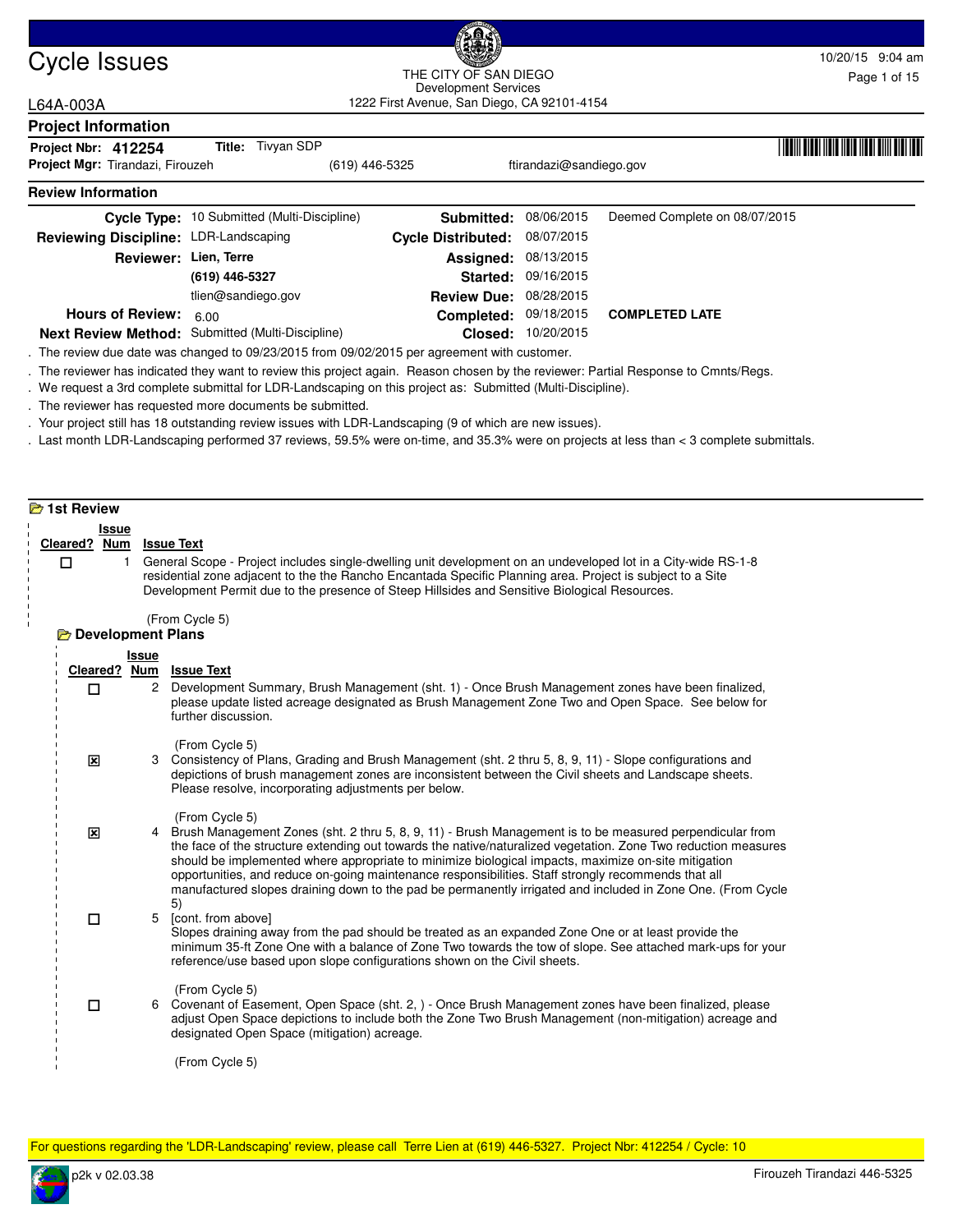# Cycle Issues 10/20/15 9:04 am 1222 First Avenue, San Diego, CA 92101-4154 THE CITY OF SAN DIEGO Development Services

£

Page 2 of 15

L64A-003A

| A-003A                    |              | 1222 FIrst Avenue, San Diego, CA 92101-4154                                                                                                                                                                                                                                                                                                                                                                                                                                                                                                                                                                                                           |
|---------------------------|--------------|-------------------------------------------------------------------------------------------------------------------------------------------------------------------------------------------------------------------------------------------------------------------------------------------------------------------------------------------------------------------------------------------------------------------------------------------------------------------------------------------------------------------------------------------------------------------------------------------------------------------------------------------------------|
|                           | <b>Issue</b> |                                                                                                                                                                                                                                                                                                                                                                                                                                                                                                                                                                                                                                                       |
| Cleared? Num<br>□         | $7^{\circ}$  | <b>Issue Text</b><br>Off-site Brush Management vs. Alternative Compliance (sht. 2 thru 5, 8, 9, 11) - Property to the west of the<br>subject parcel is identified on the Landscape plan as "Developed." However, Google Maps, Bing Maps, and the<br>submitted Bio Report indicate that the property is undeveloped. Either provide evidence that the adjacent<br>property is, in fact, developed or provide for brush management to the west of the proposed residential<br>structure. Since the full defensible space cannot be provided to the west, (From Cycle 5)                                                                                 |
| $\boldsymbol{\mathsf{x}}$ | 8            | [cont. from above]<br>an off-site easement with the adjacent property owner would be required to provide the balance of brush<br>management on the adjacent property . (See attached City template, DS-50, for establishing a Brush<br>Management Easement.) Alternative to this would be to provide additional fire-rating of the residential structure<br>over and above standard CBC 7A requirements to include the following upgraded opening protection:<br>Dual-glazed, dual-tempered panes (From Cycle 5)                                                                                                                                      |
| $\mathbf x$               | 9            | [cont. from above]<br>along southwest and northwest faces, inclusive of a 10-ft perpendicular return along adjacent wall faces, as<br>shown on the attached mark-ups.                                                                                                                                                                                                                                                                                                                                                                                                                                                                                 |
| □                         |              | (From Cycle 5)<br>10 Alternative Compliance, Opening Protection (sht. 6, 8) - If pursuing the Alternative Compliance option described<br>above, please identify windows/doors to receive the upgraded protection and include the following note:<br>"Alternative Compliance for Brush Management: Identified openings to be upgraded to dual-glazed,<br>dual-tempered panes in lieu of full brush management zones, typ." Include a brief discussion of the Alternative<br>Compliance measures in the Landscape Design Statement.                                                                                                                     |
| $\boldsymbol{\mathsf{x}}$ |              | (From Cycle 5)<br>11 Landscape Plans, Title Sheet (sht. 8) - Remove extraneous information that is irrelevant to the project at hand,<br>including references to the Ridgecrest Subdivision and HOA maintenance over Parcel 1 of PM 17619. Under<br>Re-vegetation Program Note 5, replace the words "the restoration" with "coverage," since restoration has a<br>specific connotation related to mitigation for impacts. Omit the "Additional Notes" 1 thru 7, which are irrelevant<br>to the project or redundant to notes provided elsewhere on the plans. Update sheet listing per below. Retitle<br>sheet to "Cover Sheet / Revegetation Notes." |
| ×                         |              | (From Cycle 5)<br>12 Irrigation (sht. 9, 10) - At the entitlement stage, irrigation should be addressed with a conceptual note only to<br>establish the type(s) of systems to be provided. This has been adequately addressed under Re-vegetation<br>Program Note 2 on the Cover sheet. Omit the Irrigation Plan and Construction Details.                                                                                                                                                                                                                                                                                                            |
| $\Box$                    |              | (From Cycle 5)<br>13 Site Context (sht. 11) - On the Planting Plan / Brush Management Plan, please identify the "Native Undisturbed<br>Plant Material" as "Southern Mixed Chaparral" consistant with the Bio Report. Identify the MHPA south of the<br>subject parcel.                                                                                                                                                                                                                                                                                                                                                                                |
| ×                         |              | (From Cycle 5)<br>14 Slope Hydroseed Mix (sht. 11) - Retitle "Slope Restoration Hydroseed Mix" to read "Zone One Slope<br>Revegetation Hydroseed Mix," since restoration has a specific connotation related to mitigation for impacts.<br>Note that revegetation within Zone Two must be an exclusively native palette per section 142.0412(h)(5).<br>Provide a Zone Two mix accordingly or provide permanent irrigation to all manufactured slope areas and<br>incorporate Zone Two reduction as appropriate.                                                                                                                                        |
| ×                         |              | (From Cycle 5)<br>15 Zone One Treatment (sht. 8, 11) - Design Statement on Landscape Cover sheet states: "The Landscape<br>Design intent was carefully generated as a result of design sensitivities for a contextual/aesthetically pleasing<br>environment." However, the Planting Plan merely reflects a sodded lawn for pad areas and above mentioned<br>hydroseed mix. Plans should conceptually anticipate how the owner may wish to use the Zone One areas<br>adjacent to the residential structure. Plan should anticipate location for trees to both "create an environment                                                                   |
| $\boldsymbol{\mathsf{x}}$ | 16           | suitable and inviting for residents (From Cycle 5)<br>[cont. from above]<br>and "resemble contextually the surrounding neighborhood and the nearby natural environment."<br>Demonstrate that trees located in Zone One shall meet clearance requirements set forth under $142.0412(g)(4)$ ,<br>which calls for trees to be located away from structures to a minimum distance of 10 feet as measured from the<br>structures to the drip line of the tree at maturity. By way of example, a tree with a 30-ft mature canopy spread<br>would need to be located a minimum of 25 feet from the structure.                                                |
| ×                         |              | (From Cycle 5)<br>17 Planting Notes (sht. 12) - Planting notes provided on sheet 12 are relevant to construction, not entitlement.<br>Please omit from the development plan package.                                                                                                                                                                                                                                                                                                                                                                                                                                                                  |
|                           |              | (From Cycle 5)                                                                                                                                                                                                                                                                                                                                                                                                                                                                                                                                                                                                                                        |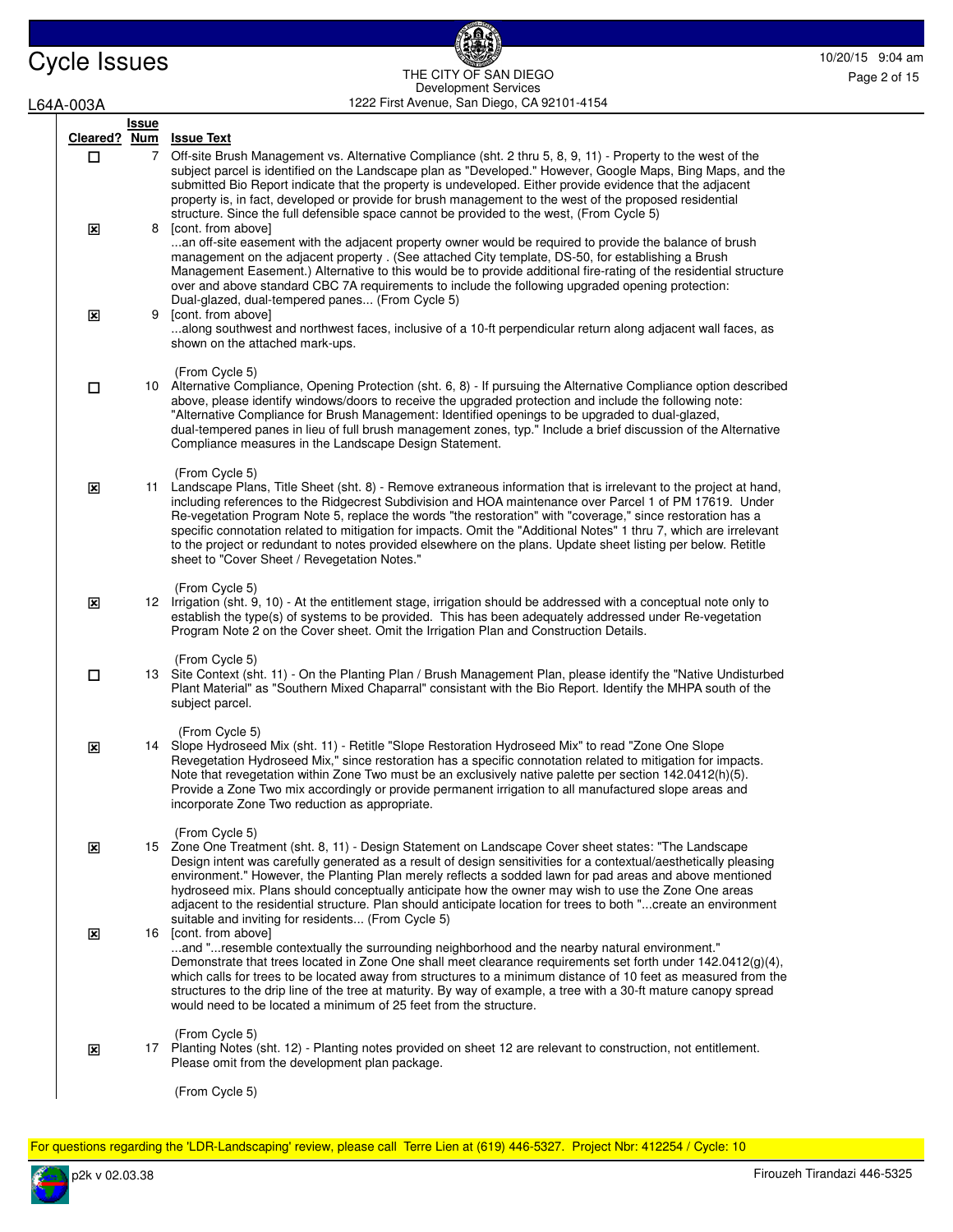# Cycle Issues 10/20/15 9:04 am 1222 First Avenue, San Diego, CA 92101-4154 THE CITY OF SAN DIEGO Development Services

ß

| L64A-003A                  |              | Development Services<br>1222 First Avenue, San Diego, CA 92101-4154                                                                                                                                                                                                                                                                                                                                                                                                                                                                             |
|----------------------------|--------------|-------------------------------------------------------------------------------------------------------------------------------------------------------------------------------------------------------------------------------------------------------------------------------------------------------------------------------------------------------------------------------------------------------------------------------------------------------------------------------------------------------------------------------------------------|
|                            | <u>Issue</u> |                                                                                                                                                                                                                                                                                                                                                                                                                                                                                                                                                 |
| Cleared? Num               |              | <b>Issue Text</b>                                                                                                                                                                                                                                                                                                                                                                                                                                                                                                                               |
| $\mathbf x$                |              | 18 Brush Management Notes (sht. 13, 14) - Omit Code sections 142.0412(k) through (o), which are irrelevant to<br>the project at hand. Reference Policy No. FPB B-08-1 as the source for notes on sheet 14. Omit sections VI. D<br>and all of section VII. (Section VIIA is obsolete and addressed in discussion of Alternative Compliance above.<br>Section VIIB is irrelevant.)                                                                                                                                                                |
| <b>Bio Report</b>          |              | (From Cycle 5)                                                                                                                                                                                                                                                                                                                                                                                                                                                                                                                                  |
|                            | <b>Issue</b> |                                                                                                                                                                                                                                                                                                                                                                                                                                                                                                                                                 |
| Cleared? Num<br>$\Box$     |              | <b>Issue Text</b><br>19 Brush Management, Acreages and Figures - Please update acreages and figures in the Bio Report once brush<br>management zones and extents of the covenant of easement are finalized.                                                                                                                                                                                                                                                                                                                                     |
| $\overline{\mathbf{x}}$    |              | (From Cycle 5)<br>20 Project Reference (pg 1) - Please update PTS # to reflect this entitlement, i.e. PTS # 412254.                                                                                                                                                                                                                                                                                                                                                                                                                             |
| $\Box$                     |              | (From Cycle 5)<br>21 Summary, Zone Two Brush Management (pg. 1) - Zone Two Brush Management is not considered an impact.<br>Revise 3rd sentence of second paragraph to read: "BMZ 2 would occur within an additional 0.86 acre of<br>Southern Mixed Chaparral, but BMZ 2 is considered "impact neutral" and does not require mitigation."                                                                                                                                                                                                       |
| $\boldsymbol{\mathsf{x}}$  |              | (From Cycle 5)<br>22 Project Description, BMZ 2 (pg. 4) - Revise second bullet under BMZ 2 description to read: "Must be thinned<br>and pruned on a seasonal basis consistent with the Brush Management Regulations and Standards to reduce<br>the fuel-load"                                                                                                                                                                                                                                                                                   |
| $\overline{\mathbf{x}}$    |              | (From Cycle 5)<br>23 Direct Impacts, Vegetation (pg. 12) - Revise beginning of third sentence of paragraph to read: "BMZ 2<br>maintenance activities (0.86 acre) are considered impact neutral" Omit last two sentences of the paragraph<br>since the width of Zone One and Zone Two shall not exceed 100 feet per section 142.0412(c). (Note that<br>fuel-load maintenance along the entry drive is permitted and required by Fire Code, but it is not considered<br>Zone Two Brush Management, which is based on the residential structure.)  |
| 区                          |              | (From Cycle 5)<br>24 MHPA Adjacency Guidelines, Brush Management, Guideline (pg. 18) - Referenced text from the Subarea Plan<br>is outdated. Please revise to read as follows:                                                                                                                                                                                                                                                                                                                                                                  |
|                            |              | Guideline:* "New development located adjacent to and topographically above the MHPA (e.g., along canyon<br>edges) must be set back from slope edges to incorporate Zone One brush management areas on the pad and<br>outside of the MHPA. Zone Two may be located in the MHPA upon granting of an easement to the City (or other<br>acceptable agency) except where narrow wildlife corridors require it to be located outside of the MHPA. (From<br>Cycle 5)                                                                                   |
| ⊠                          |              | 25 [cont. from above]<br>Brush management zones will not be greater in size than is currently required by the City's regulations. Initial<br>thinning of woody vegetation shall not exceed 50 percent coverage of the existing vegetation prior to<br>implementation of Brush Management activities. Additional thinning and pruning shall be done consistent with<br>City standards to obtain minimum vertical and horizontal clearances and shall avoid/minimize impacts to<br>covered species to the maximum extent possible. (From Cycle 5) |
| ⊠                          |              | 26 [cont. from above]<br>For all new development, regardless of the ownership, brush management in the Zone Two area will be the<br>responsibility of a homeowners association or other private party. For existing and approved projects, the brush<br>management zones, standards and locations, and clearing techniques will not change from those required<br>under existing regulations."                                                                                                                                                  |
|                            |              | *Revised to be consistent with the Land Development Code as amended by O-20261 N.S., effective 7-19-13.                                                                                                                                                                                                                                                                                                                                                                                                                                         |
| ⊠                          | 27           | (From Cycle 5)<br>MHPA Adjacency Guidelines, Brush Management, Compliance (pg. 18) - Revise first part of fourth sentence to<br>remove references to Zone Two being greater than the minimum required.                                                                                                                                                                                                                                                                                                                                          |
|                            |              | (From Cycle 5)                                                                                                                                                                                                                                                                                                                                                                                                                                                                                                                                  |
| <b>E</b> 2nd Review        |              |                                                                                                                                                                                                                                                                                                                                                                                                                                                                                                                                                 |
| <b>E</b> Development Plans |              |                                                                                                                                                                                                                                                                                                                                                                                                                                                                                                                                                 |
|                            | Issue        |                                                                                                                                                                                                                                                                                                                                                                                                                                                                                                                                                 |

 $\overline{\phantom{a}}$ **Cleared ? Num Issue Text**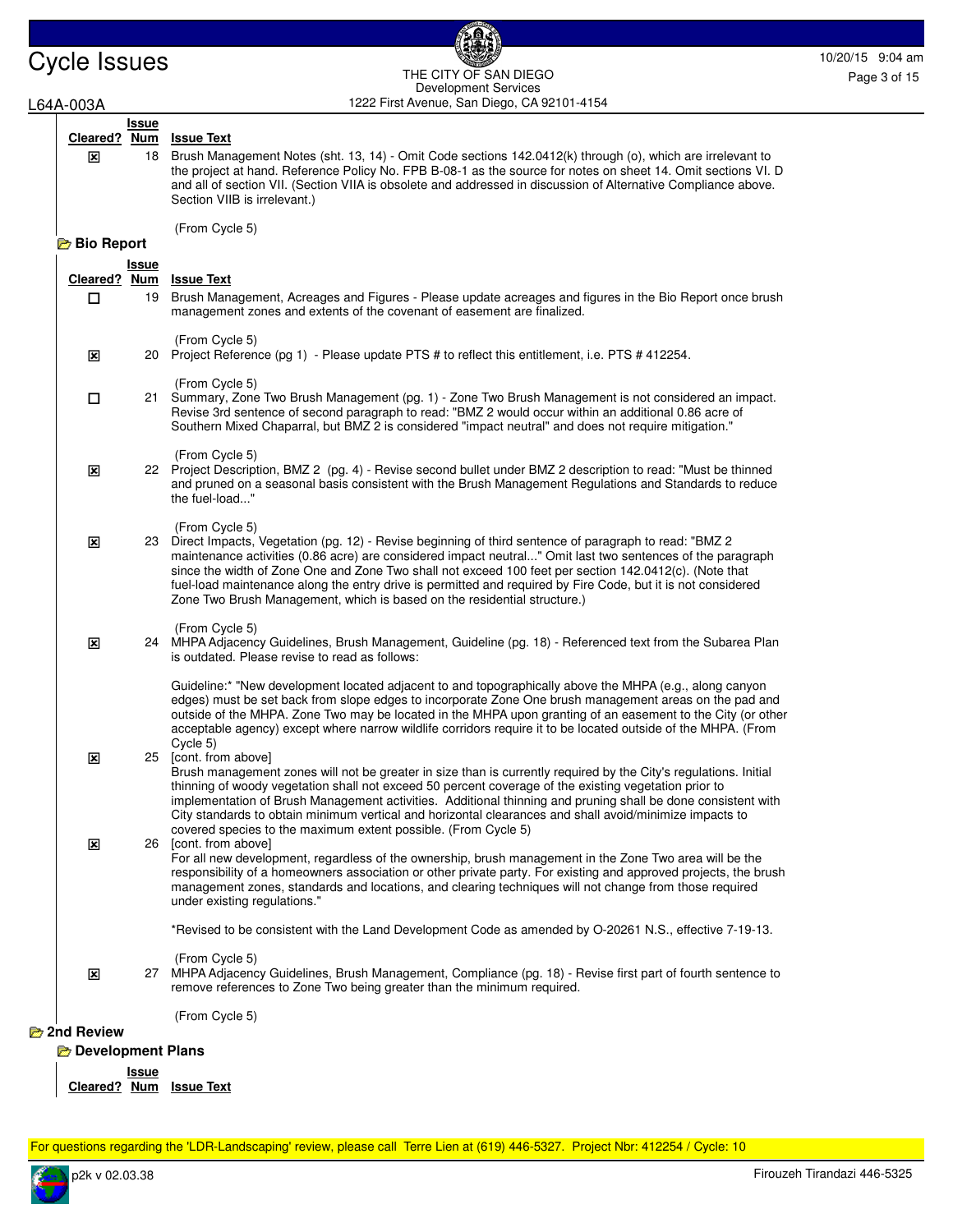Cycle Issues 10/20/15 9:04 am and the City of San Diego and the City of San Diego 10/20/15 9:04 am and the City of San Diego and the City of San Diego and the Page 4 of 15 1222 First Avenue, San Diego, CA 92101-4154 THE CITY OF SAN DIEGO Development Services

6

# L64A-003A

| Cleared? Num      | Issue        | <b>Issue Text</b>                                                                                                                                                                                                                                                                                                                                                                                                           |
|-------------------|--------------|-----------------------------------------------------------------------------------------------------------------------------------------------------------------------------------------------------------------------------------------------------------------------------------------------------------------------------------------------------------------------------------------------------------------------------|
| □                 | 28           | Most issues from previous submittal have been satisfactorily addressed. See below for further direction on<br>unresolved issues and discsusion of new issues generated by current iteration of the plans and documents.                                                                                                                                                                                                     |
| $\Box$            |              | (New Issue)<br>29 Brush Management Zones (sht. 1, 9) - A fruit orchard is shown extending downslope from the propsosed<br>residential structure out to Beeler Canyon Road, the width of which will be greater than 100-ft. Therefore, no<br>formalized brush management will be required in that direction. Adjust brush management exhibits accordingly.<br>(See marked up excerpt from the plans for your reference/use.) |
| $\Box$            |              | (New Issue)<br>30 Alternative Compliance (sht. 1, 6, 9) - [Previous Issue No. 10] Provide documentation of alternative compliance<br>measures on the architectural plans as previously directed. Extend the fire-rating to include east face of master<br>bath and north face of master bedroom. (See marked-up excerpt of the plans for your reference/use.)                                                               |
| $\Box$            |              | (New Issue)<br>31 Site Context (sht. 9) - [Previous Issues 7 & 13] Identify adjacent parcel to the west as "Undeveloped." Show<br>and identify MHPA to the south.                                                                                                                                                                                                                                                           |
| □                 |              | (New Issue)<br>32 Zone One Planting Legend - (sht. 9) - For clarification, please identify the Modified Zone 1 as irrigated. Correct<br>call-out after the diagonal hatch pattern to read "Modified Zone 2" and correct sheet references for<br>thinning/pruning notes.                                                                                                                                                     |
| $\Box$            |              | (New Issue)<br>33 Tree Legend (sht. 9) - Please use consistent identifers/symbols between the Legend and Plan.                                                                                                                                                                                                                                                                                                              |
| <b>Bio Report</b> |              | (New Issue)                                                                                                                                                                                                                                                                                                                                                                                                                 |
|                   | <b>Issue</b> |                                                                                                                                                                                                                                                                                                                                                                                                                             |
| Cleared? Num      |              | <b>Issue Text</b>                                                                                                                                                                                                                                                                                                                                                                                                           |
| П                 |              | 34 Brush Management Zones (Pg. 16, Fig 3) - See Issue No. 29 above. Update Bio Report for consistency.                                                                                                                                                                                                                                                                                                                      |
| $\Box$            |              | (New Issue)<br>35 Brush Management Zone 2, Pruning (pg. 1) - Correct second to last sentence in second paragraph under<br>Summary to read: "but BMZ 2 is considered "impact neurtal" and does not require mitigation as long as only<br>thinning and pruning of native vegetation occurs."                                                                                                                                  |
| $\Box$            |              | (New Issue)<br>36 MHPA Adjaacency Guidelines, Brush Management (pg. 19) - Under the Compliance subsection, revise 6th<br>sentence to read: "Further, regular brush management activity in BMZ 2 shall not exceed that required by the<br>Code and Standards and shall be restricted to only occur outside of the bird-breeding season"                                                                                      |
|                   |              | (New Issue)                                                                                                                                                                                                                                                                                                                                                                                                                 |

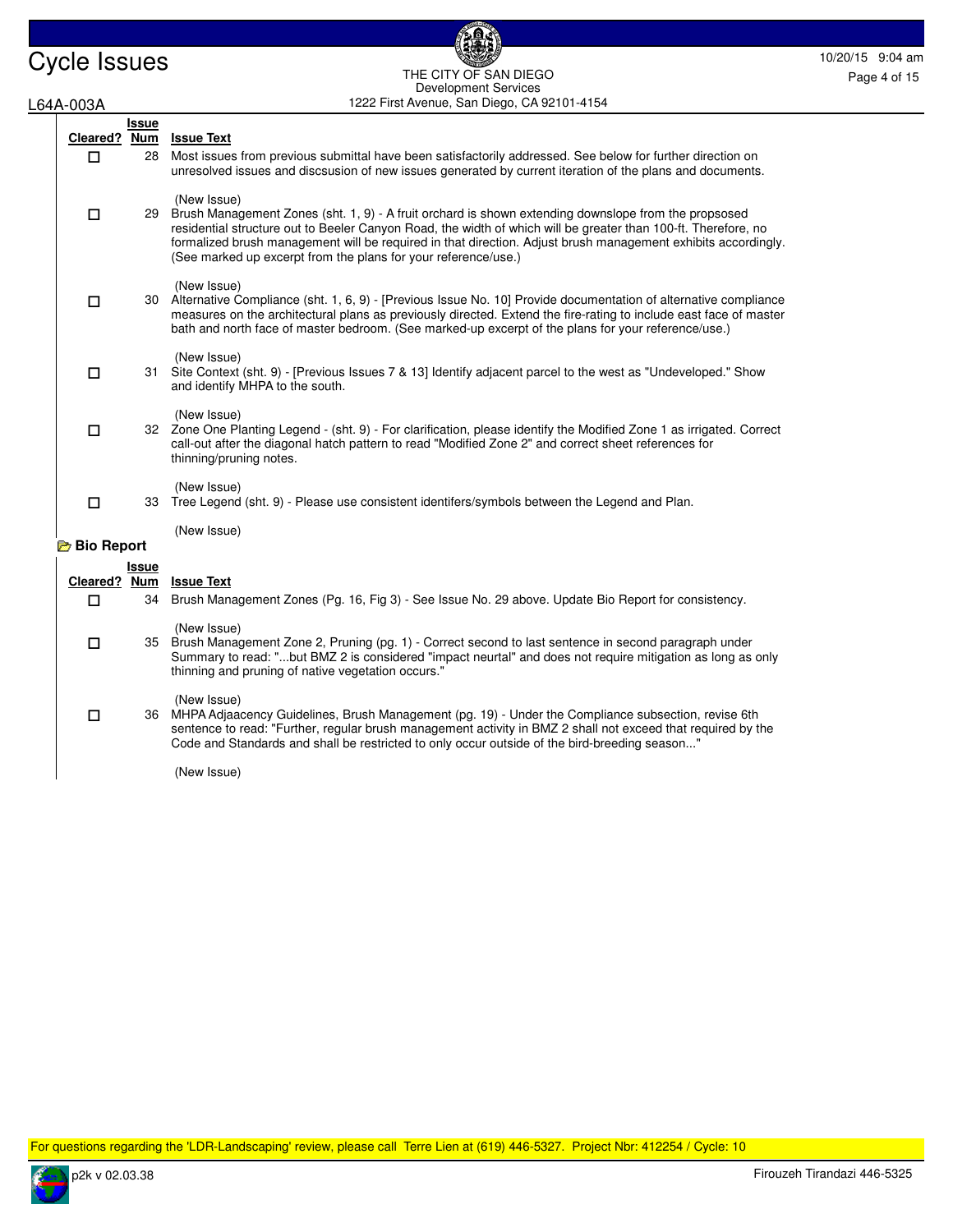

## Cycle Issues 10/20/15 9:04 am and the CITY OF SAN PIECE of the CITY OF SAN PIECE of the CITY OF SAN PIECE of the CITY OF SAN PIECE of the CITY OF SAN PIECE of the CITY OF SAN PIECE of the CITY OF SAN PIECE of the CITY OF S 1222 First Avenue, San Diego, CA 92101-4154 THE CITY OF SAN DIEGO Development Services

L64A-003A

| <b>Review Information</b>                 |                                                  |                           |            |                               |
|-------------------------------------------|--------------------------------------------------|---------------------------|------------|-------------------------------|
|                                           | Cycle Type: 10 Submitted (Multi-Discipline)      | Submitted:                | 08/06/2015 | Deemed Complete on 08/07/2015 |
| Reviewing Discipline: LDR-Planning Review |                                                  | <b>Cycle Distributed:</b> | 08/07/2015 |                               |
|                                           | Reviewer: Stanco Jr, Joseph                      | Assigned:                 | 08/10/2015 |                               |
|                                           | (619) 446-5373                                   | Started:                  | 10/15/2015 |                               |
|                                           | Jstanco@sandiego.gov                             | <b>Review Due:</b>        | 08/28/2015 |                               |
| <b>Hours of Review:</b>                   | 200                                              | Completed:                | 10/16/2015 | <b>COMPLETED LATE</b>         |
|                                           | Next Review Method: Submitted (Multi-Discipline) | Closed:                   | 10/20/2015 |                               |

**Next Review Method:** Submitted (Multi-Discipline)

. The review due date was changed to 09/23/2015 from 09/02/2015 per agreement with customer.

. The reviewer has indicated they want to review this project again. Reason chosen by the reviewer: Partial Response to Cmnts/Regs.

. We request a 3rd complete submittal for LDR-Planning Review on this project as: Submitted (Multi-Discipline).

. The reviewer has requested more documents be submitted.

. Your project still has 3 outstanding review issues with LDR-Planning Review (3 of which are new issues).

. Last month LDR-Planning Review performed 70 reviews, 31.4% were on-time, and 52.6% were on projects at less than < 3 complete submittals.

# **Informational Items**

|   | Issue      |                                                                                                                                                                                                                                                                                                                                                                                                                               |
|---|------------|-------------------------------------------------------------------------------------------------------------------------------------------------------------------------------------------------------------------------------------------------------------------------------------------------------------------------------------------------------------------------------------------------------------------------------|
|   | <b>Num</b> | <b>Issue Text</b>                                                                                                                                                                                                                                                                                                                                                                                                             |
| ⊠ |            | The property is located within the RS-1-8 zone, the Brush Management Zone. The property is subject to the<br>Progress Guide and General Plan policies. The Progress Guide and General Plan Generalized Land Use map.<br>identifies the for Residential Use. The intent is to permit development consistent with the applied zone.                                                                                             |
| x |            | The property contains Environmentally Sensitive Lands in the form of Steep Hillsides and Sensitive Biological<br>Resources as defined by SDMC Section 113.0103. (From Cycle 5)<br>2 The proposed scope of work is to construct an approximately 2,879 s.f. one story single family dwelling unit and<br>an approximately 841 s.f. two car garage and other private improvements on a 2.795 acre vacant lot. (From<br>Cycle 5) |
|   |            |                                                                                                                                                                                                                                                                                                                                                                                                                               |
|   |            | Cleared?<br>Site Development Permit                                                                                                                                                                                                                                                                                                                                                                                           |

### **Issue Cleared ? Num Issue Text** 5 The property contains Steep Hillsides and Sensitive Biological Resources. Development of a site containing Environmentally Sensitive Lands requires a Site Development Permit [SDMC Section 143.0110(b), Table 143-01A]. (From Cycle 5)  $\overline{\mathbf{x}}$ 6 A Site Development Permit shall be processed in accordance with Process Three (Hearing Officer as the  $\overline{\mathbf{x}}$

Decision Maker appealable to Planning Commission) [SDMC Section 126.0502(a)(2)]. (From Cycle 5) 7 A Site Development Permit may be approved or conditionally approved only if the decision maker makes all of the applicable findings as specified in SDMC Section 126.0504(a) and (i). (From Cycle 5)  $\overline{\mathbf{x}}$ 

# **D** Open Space Easement Area

|                 | Issue |                                                                                                                                                                                                                                                                                                                                                                                            |
|-----------------|-------|--------------------------------------------------------------------------------------------------------------------------------------------------------------------------------------------------------------------------------------------------------------------------------------------------------------------------------------------------------------------------------------------|
| Cleared? Num    |       | <b>Issue Text</b>                                                                                                                                                                                                                                                                                                                                                                          |
| ⊠               | 8     | The Brush Management Zone 2 (BMZ2) may be considered impact neutral if included within the open space<br>conservation easement. Provide plans identifying the total acres for the Brush Management Zone 2 and a<br>separate calculations for the open space conservation easement. Revise plans to include the delineation of the<br>BMZ within the open space easement.<br>(From Cycle 5) |
| ⊠               | 9     | continued                                                                                                                                                                                                                                                                                                                                                                                  |
|                 |       | If the BMZ2 is not include within the open space easement the development would need to be relocate outside<br>of any steep hillside areas.                                                                                                                                                                                                                                                |
|                 |       | (From Cycle 5)                                                                                                                                                                                                                                                                                                                                                                             |
| Steep Hillsides |       |                                                                                                                                                                                                                                                                                                                                                                                            |
|                 | Issue |                                                                                                                                                                                                                                                                                                                                                                                            |
| Cleared? Num    |       | <b>Issue Text</b>                                                                                                                                                                                                                                                                                                                                                                          |
| ⊠               | 11    | The allowable development area includes all portions of the premises without steep hillsides. Steep hillsides<br>shall be preserved in their natural state, except that development is<br>permitted in steep hillisides if necessary to achieve a maximum development area of 25 percent of the<br>premises (SDMC Section $143.0142(a)(2)$ .                                               |

(From Cycle 5)

For questions regarding the 'LDR-Planning Review' review, please call Joseph Stanco Jr at (619) 446-5373. Project Nbr: 412254 / Cycle: 10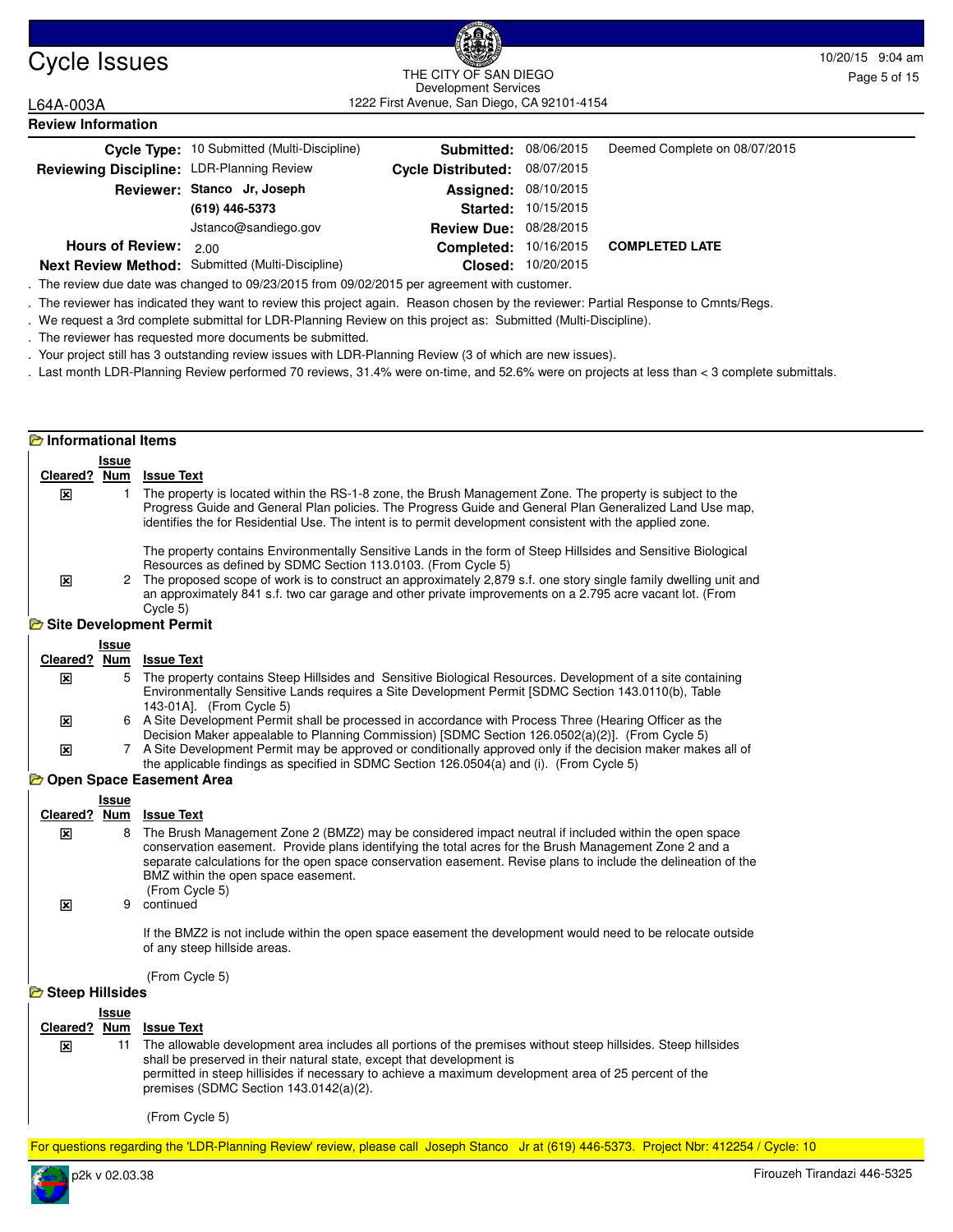# Cycle Issues 10/20/15 9:04 am and the City of San Diego Contract of the City of San Diego Contract 20015 9:04 am and the City of San Diego Contract 20015 9:04 am and the City of San Diego Contract 20015 9:04 am and the Cit 1222 First Avenue, San Diego, CA 92101-4154 THE CITY OF SAN DIEGO Development Services

# L64A-003A

 $\overline{\mathbf{x}}$ 

## **Issue Cleared ? Num Issue Text**

12 continued

The BMZ2 area encroaching into steep hillsides is required to be included within open space conservation easement. This will ensure the preservation of steep hillsides and any potential impacts. Otherwise, the BMZ2 is required to be pulled back from any encroachments into steep hillsides. (From Cycle 5)

# **B** Sensitive Biological Resources

|                  | Issue        |                                                                                                                                                                                                                                                                                                                                                                                                                                                                                                                                                                                                                                                               |
|------------------|--------------|---------------------------------------------------------------------------------------------------------------------------------------------------------------------------------------------------------------------------------------------------------------------------------------------------------------------------------------------------------------------------------------------------------------------------------------------------------------------------------------------------------------------------------------------------------------------------------------------------------------------------------------------------------------|
| Cleared? Num     |              | <b>Issue Text</b>                                                                                                                                                                                                                                                                                                                                                                                                                                                                                                                                                                                                                                             |
| x<br> x          | 13           | In accordance with SDMC Section $143.0141(a)(1)$ , all development occurring in sensitive biological resources is<br>subject to a site-specific impact analysis conducted by a qualified Biologist, in accordance with the Biology<br>Guidelines in the Land Development Manual. The impact analysis shall evaluate impacts to sensitive biological<br>resources and CEQA sensitive species. The analysis shall determine the corresponding mitigation, where<br>appropriate, and the requirements for protection and management. (From Cycle 5)<br>14 In accordance with SDMC Section 143.0141(a)(3), sensitive biological resources that are outside of the |
| 図                |              | allowable development area on a premises, or are acquired as off-site mitigation as a condition of permit<br>issuance, are to be left in a natural state and used only for those passive activities allowed as a condition of<br>permit approval. (From Cycle 5)<br>15 Additional comments may be generated once revised Biological Report is submitted for review. (From Cycle 5)                                                                                                                                                                                                                                                                            |
| Structure Height |              |                                                                                                                                                                                                                                                                                                                                                                                                                                                                                                                                                                                                                                                               |
|                  | <b>Issue</b> |                                                                                                                                                                                                                                                                                                                                                                                                                                                                                                                                                                                                                                                               |
|                  |              | Cleared? Num Issue Text                                                                                                                                                                                                                                                                                                                                                                                                                                                                                                                                                                                                                                       |
| x                |              | 16 Provide both the plumb line height and the over all structure height from the existing or proposed grade<br>whichever is lower as specified in SDMC Section 113.0270.                                                                                                                                                                                                                                                                                                                                                                                                                                                                                      |
|                  |              | Plans provide for review do illustrate the specific grade elevation that was used to demonstrate the height.<br>(From Cycle 5)                                                                                                                                                                                                                                                                                                                                                                                                                                                                                                                                |

### `⇔-**General Pending Comments**

|        | General Fending Comments                                                                                                                                                                                                   |                                                                                                                                                                                                                                                                                                                                                                                                                               |  |  |  |  |  |
|--------|----------------------------------------------------------------------------------------------------------------------------------------------------------------------------------------------------------------------------|-------------------------------------------------------------------------------------------------------------------------------------------------------------------------------------------------------------------------------------------------------------------------------------------------------------------------------------------------------------------------------------------------------------------------------|--|--|--|--|--|
|        | <b>Issue</b>                                                                                                                                                                                                               |                                                                                                                                                                                                                                                                                                                                                                                                                               |  |  |  |  |  |
|        |                                                                                                                                                                                                                            | Cleared? Num Issue Text                                                                                                                                                                                                                                                                                                                                                                                                       |  |  |  |  |  |
| 区      |                                                                                                                                                                                                                            | 17 Provide a site plan drawn to scale with include the exterior dimensions of the proposed structures. Provide the<br>front, side and rear setbacks. Include all private development such as fences, sidewalks, concrete paths and/or                                                                                                                                                                                         |  |  |  |  |  |
| ⊠      |                                                                                                                                                                                                                            | other landscaping features. (From Cycle 5)<br>18 Within the development summary include a Site Development Permit for both Steep Hillsides and Sensitive<br>Biological Resources. Also, include a development table and include the applicable development regulations for<br>the RS-1-8 zone (SDMC Section 131.0431(b), Table 131-04D). Include two columns containing the required<br>and proposed development information. |  |  |  |  |  |
|        |                                                                                                                                                                                                                            | Example<br>Required<br>Proposed                                                                                                                                                                                                                                                                                                                                                                                               |  |  |  |  |  |
| ⊠      |                                                                                                                                                                                                                            | Side Yard Setback<br>$10$ ft.<br>30 ft. (From Cycle 5)<br>19 Provide plans that are drawn to scale and that contains consistent information such as the exact location of the                                                                                                                                                                                                                                                 |  |  |  |  |  |
|        |                                                                                                                                                                                                                            | BMZ's, open space easements, driveways and location of the development. Revise plans and verify that the<br>plans are scaled correctly. The scale and dimensions annotated on plans are inconsistent including but not<br>limited to the BMZ's noted on Sheet 2. (From Cycle 5)                                                                                                                                               |  |  |  |  |  |
| ⊠      |                                                                                                                                                                                                                            | 20 Sheet 2                                                                                                                                                                                                                                                                                                                                                                                                                    |  |  |  |  |  |
|        |                                                                                                                                                                                                                            | The exterior property line dimensions contain two different dimensions. Revise plans to include the recorded<br>property line dimensions. (From Cycle 5)                                                                                                                                                                                                                                                                      |  |  |  |  |  |
|        |                                                                                                                                                                                                                            | <b>2ND REVIEW - OCT 2015</b>                                                                                                                                                                                                                                                                                                                                                                                                  |  |  |  |  |  |
|        |                                                                                                                                                                                                                            | <b>D</b> Open Space/BMZ                                                                                                                                                                                                                                                                                                                                                                                                       |  |  |  |  |  |
|        |                                                                                                                                                                                                                            | <u>Issue</u><br>Cleared? Num Issue Text                                                                                                                                                                                                                                                                                                                                                                                       |  |  |  |  |  |
|        | Please address the outstanding Brush Management issues from Landscape staff so that Planning staff can<br>$\Box$<br>21<br>determine the final Covenant of Easement (Open Space) boundary and total acreage.<br>(New Issue) |                                                                                                                                                                                                                                                                                                                                                                                                                               |  |  |  |  |  |
|        | <b>B</b> Development Table                                                                                                                                                                                                 |                                                                                                                                                                                                                                                                                                                                                                                                                               |  |  |  |  |  |
|        |                                                                                                                                                                                                                            | <b>Issue</b><br>Cleared? Num Issue Text                                                                                                                                                                                                                                                                                                                                                                                       |  |  |  |  |  |
| $\Box$ |                                                                                                                                                                                                                            | Please provide the actual proposed front, side, and rear setbacks for the proposed residence on the<br>22<br>development table provided on sheet 1. The proposed setbacks should be measured from the point of the<br>structure closest to the adjacent property line.<br>(New Issue)                                                                                                                                         |  |  |  |  |  |

For questions regarding the 'LDR-Planning Review' review, please call Joseph Stanco Jr at (619) 446-5373. Project Nbr: 412254 / Cycle: 10

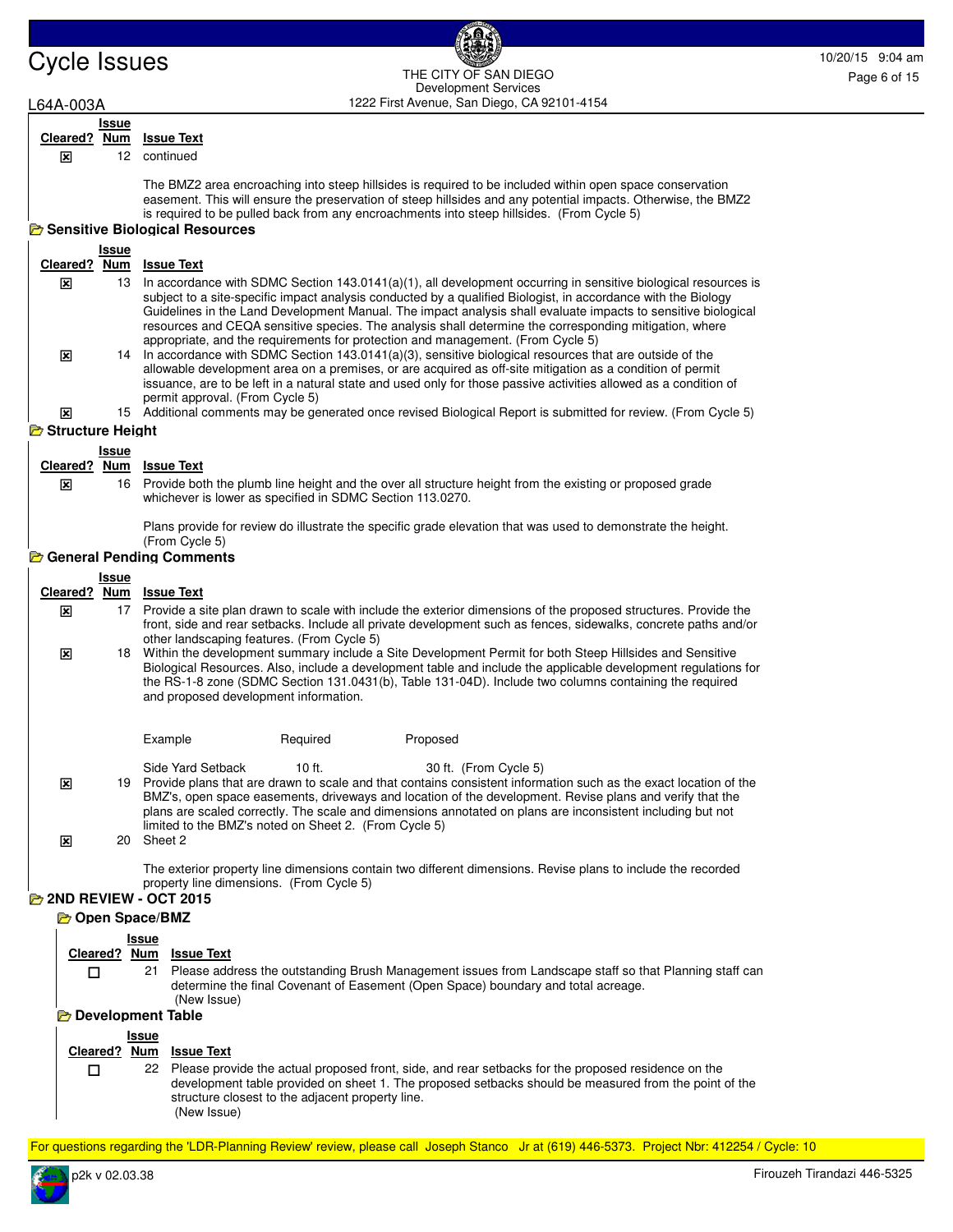

# Cycle Issues 10/20/15 9:04 am and the Cycle Issues 10/20/15 9:04 am and the Cycle Issues of the Cycle Issues 2015 10/20/15 9:04 am and the Cycle Issues 2015 10/20/15 9:04 am and the Cycle Issues 2015 10:04 am and the Cycle 1222 First Avenue, San Diego, CA 92101-4154 THE CITY OF SAN DIEGO Development Services

# L64A-003A

| <b>P</b> Draft Conditions |       |                                                           |  |  |
|---------------------------|-------|-----------------------------------------------------------|--|--|
|                           | Issue | Cleared? Num Issue Text                                   |  |  |
| ΙI                        | 23    | Prior to the issual<br>Easement which<br>development area |  |  |

nce of any construction permits, the Owner/Permittee shall execute and record a Covenant of ensures preservation of the Environmentally Sensitive Lands that are outside the allowable a on the premises as shown on Exhibit "A" for Sensitive Biological Resources and Steep Hillsides in accordance with SDMC section 143.0152. The Covenant of Easement shall include a legal description and an illustration of the premises showing the development area and the Environmentally Sensitive Lands as shown on Exhibit "A." (New Issue)

For questions regarding the 'LDR-Planning Review' review, please call Joseph Stanco Jr at (619) 446-5373. Project Nbr: 412254 / Cycle: 10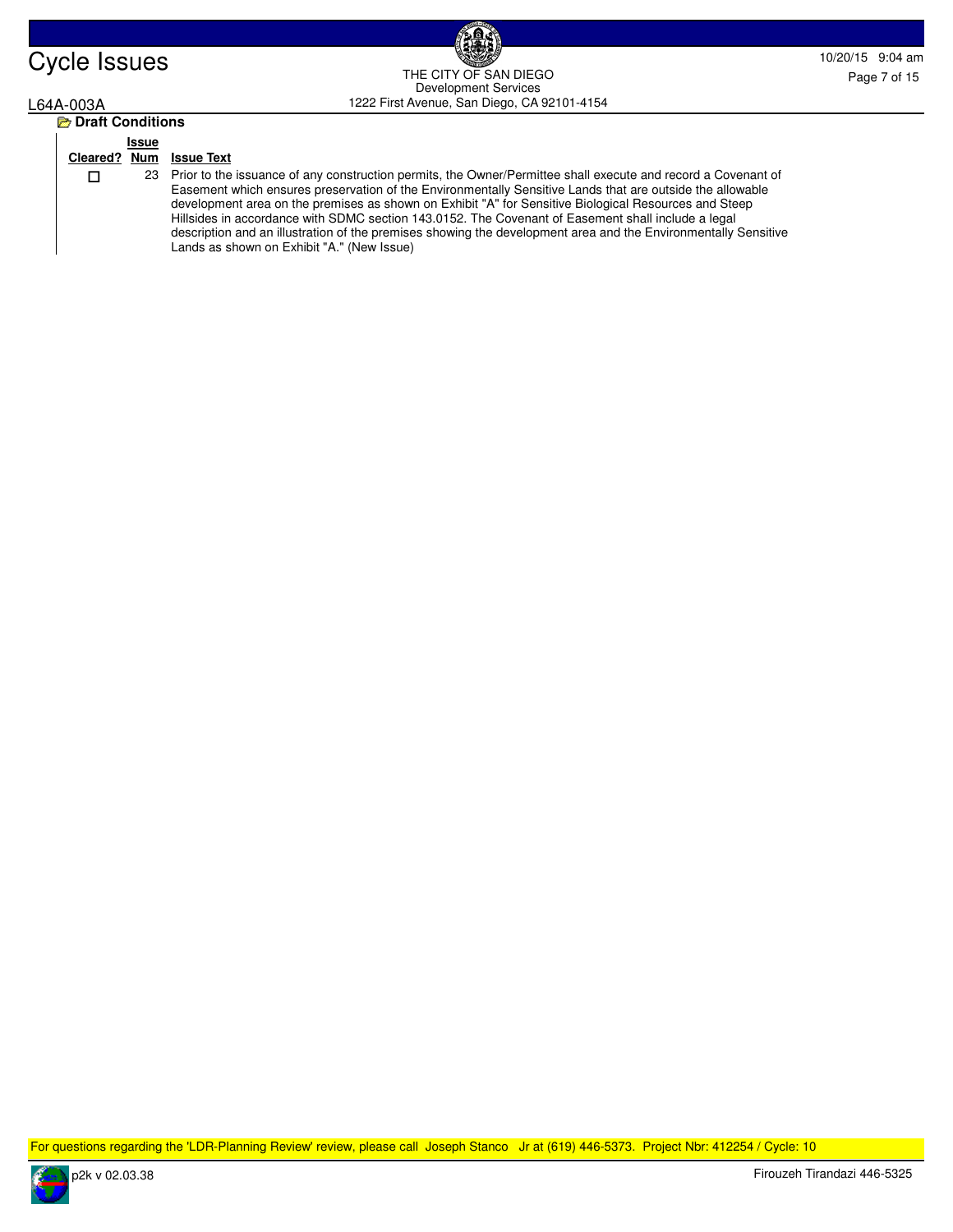

# Cycle Issues 10/20/15 9:04 am and the Cycle Issues 10/20/15 9:04 am and the Cycle Issues of the Cycle Issues of the Cycle Issues of the Cycle Issues of the Cycle Issues of the Cycle Issues of the Cycle Issues of the Cycle THE CITY OF SAN DIEGO Development Services

Page 8 of 15

1222 First Avenue, San Diego, CA 92101-4154

| L64A-003A                 |                                   |
|---------------------------|-----------------------------------|
| <b>Review Information</b> |                                   |
|                           | Cycle Type: 10 Submitted (Multi-D |

|                                         | Cycle Type: 10 Submitted (Multi-Discipline)      | <b>Submitted: 08/06/2015</b>  |                            | Deemed Complete on 08/07/2015 |
|-----------------------------------------|--------------------------------------------------|-------------------------------|----------------------------|-------------------------------|
| Reviewing Discipline: LDR-Environmental |                                                  | Cycle Distributed: 08/07/2015 |                            |                               |
|                                         | Reviewer: Dresser, Morgan                        | <b>Assigned: 08/10/2015</b>   |                            |                               |
|                                         | (619) 446-5404                                   |                               | <b>Started: 09/09/2015</b> |                               |
|                                         | Mdresser@sandiego.gov                            | Review Due: 09/02/2015        |                            |                               |
| <b>Hours of Review:</b>                 | 6.00                                             | <b>Completed:</b>             | 10/19/2015                 | <b>COMPLETED LATE</b>         |
|                                         | Next Review Method: Submitted (Multi-Discipline) | Closed:                       | 10/20/2015                 |                               |

. The reviewer has indicated they want to review this project again. Reason chosen by the reviewer: Partial Response to Cmnts/Regs.

. We request a 3rd complete submittal for LDR-Environmental on this project as: Submitted (Multi-Discipline).

. The reviewer has requested more documents be submitted.

. Your project still has 12 outstanding review issues with LDR-Environmental (10 of which are new issues).

. Last month LDR-Environmental performed 79 reviews, 54.4% were on-time, and 48.6% were on projects at less than < 3 complete submittals.

| Cycle 5-5/14/2015 |                |                                                                                                                                                                                                                                                                                                                                                                                                                                                                                                                                                                                                                                                                                           |  |  |  |
|-------------------|----------------|-------------------------------------------------------------------------------------------------------------------------------------------------------------------------------------------------------------------------------------------------------------------------------------------------------------------------------------------------------------------------------------------------------------------------------------------------------------------------------------------------------------------------------------------------------------------------------------------------------------------------------------------------------------------------------------------|--|--|--|
|                   | Issue          | Cleared? Num Issue Text                                                                                                                                                                                                                                                                                                                                                                                                                                                                                                                                                                                                                                                                   |  |  |  |
| ⊠                 | $\mathbf{1}$   | Site Development Permit to construct a 2,879 square foot single-story residence with a detached 872 square<br>foot detached two car garage. The 2.82 acre vacant parcel is located at 11275 Beeler Canyon Road, Council<br>District 5. The site is covered in Southern Mixed Chaparral vegetation and a drainage in the southwest corner.<br>To the north of the site is Beeler Canyon Road, Multi-Habitat Planning Area (MHPA) is located along the<br>southern property line off site, directly to the south and to the west and eastis vacant land with Southern Mixed                                                                                                                 |  |  |  |
| ⊠                 |                | Chaparral. (From Cycle 5)<br>2 According to the Biology Report submitted by Tierra Data, Biology Resources Letter Report for the Tivyan<br>Residence Design Review Project (City PTS#: 379328), San Diego, California the project site is currently<br>vacant and supports Southern Mixed Chaparral vegetation no sensitive animals were observed. Please update<br>the PTS # to reflect the current project PTS #412254. (From Cycle 5)                                                                                                                                                                                                                                                  |  |  |  |
| $\mathbf{x}$      | 3              | The site is described as mostly natural with few non-native plants with no sensitive plants detected. Some<br>sensitive plant species that have been detected within one mile of the site include Del Mar Manzanita, San<br>Diego barrel cactus, and San Diego goldenstar. This project does include impacting approximately 0.87 acres<br>of the Southern Mixed Chaparral, which would be considered a significant impact and would require mitigation.<br>(From Cycle 5)                                                                                                                                                                                                                |  |  |  |
| ×                 | $\overline{4}$ | On page 10, paragraph 2 under sensitive plants states that "No sensitive plants were detected, though<br>conditions were poor for detecting sensitive annuals or herbaceous species." Please explain what is meant by<br>this.                                                                                                                                                                                                                                                                                                                                                                                                                                                            |  |  |  |
| $\mathbf{x}$      |                | (From Cycle 5)<br>5 A small number of wildlife species were observed, however no sensitive animals were detected. Anna's<br>hummingbird, hermit thrush, and western scrub jay were detected and American crows and an unidentified<br>warbler flew over the site. There was of small mammal use on site including active burrows, and Lepidorid and<br>Mule deer scat. Some sensitive animals that have been detected within one mile of the site include the coastal<br>California gnatcatcher, costal cactus wren, and the southern California rufous-crowned sparrow (the only one                                                                                                     |  |  |  |
| ⊠                 | 6              | that has potential to appear on site). (From Cycle 5)<br>The site is located within the Recommended Quino Survey Area for the federally-listed as endangered quino<br>checkerspot butterfly per the 2014 USFWS protocol. Quino checkerspot surveys in 2001 were negative, even<br>though conditions were ideal for the species. There were no quino checkerspot butterflies observed during the<br>site visit and the larval host, plant dot-seed plantain and nectar sources such as owl's clover were not observed<br>as well due to the time of the year. Please explain why the survey was not conducted during the time of year<br>this host plant would be observed. (From Cycle 5) |  |  |  |
| ×                 |                | 7 EAS defers to LDR Engineering Review on hydrology and/or drainage issues. Should Engineering review staff<br>determine that a technical study is required on the project, please provide a copy of those studies to EAS with<br>the next submittal. Staff will coordinate with LDR Engineering Review to asses potential impacts and determine<br>what if any mitigation is necessary. (From Cycle 5)                                                                                                                                                                                                                                                                                   |  |  |  |
| ⊠                 |                | 8 Short-term noise impacts would be associated with onsite grading and construction activities of the project.<br>Construction-related short-term noise levels would be higher than existing ambient noise levels in the project<br>area, but would no longer occur once construction is completed. Sensitive receptors (e.g. residential uses) may<br>occur in the immediate area, and may be temporarily affected by construction noise. (From Cycle 5)                                                                                                                                                                                                                                 |  |  |  |
| $\mathbf{x}$      |                | 9 - - CONT - -<br>Construction activities, however, would be required to comply with the construction hours specified in the City's<br>Municipal Code (Section 59.5.0404, Construction Noise) which are intended to reduce potential adverse<br>effects resulting from construction noise. With compliance to the City's construction noise requirements, project<br>construction noise levels would be reduced to less than significant, and no mitigation measures are required.<br>(From Cycle 5)                                                                                                                                                                                      |  |  |  |

For questions regarding the 'LDR-Environmental' review, please call Morgan Dresser at (619) 446-5404. Project Nbr: 412254 / Cycle: 10

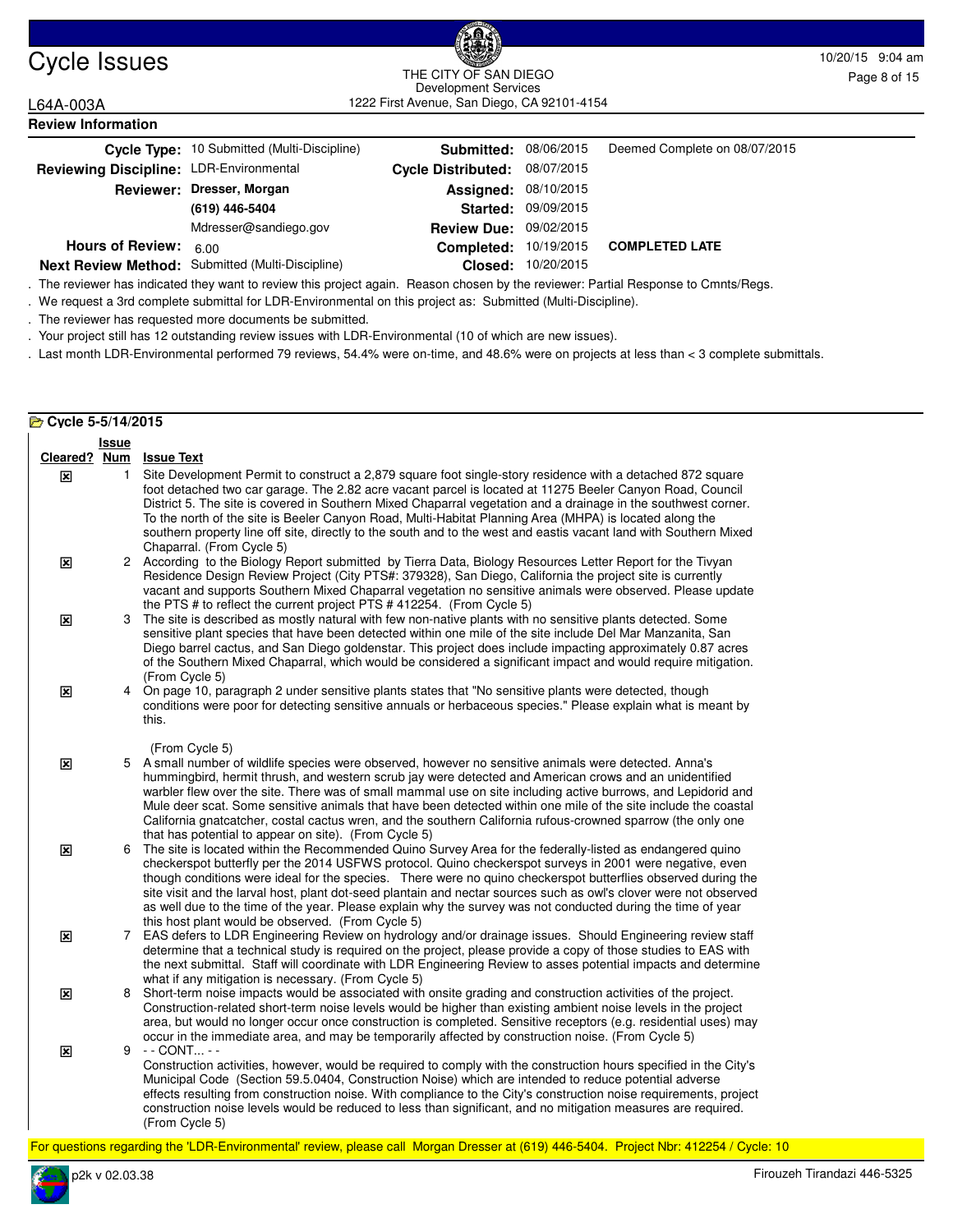Cycle Issues 10/20/15 9:04 am 1222 First Avenue, San Diego, CA 92101-4154 THE CITY OF SAN DIEGO Development Services

| L64A-003A           |              | 1222 First Avenue, San Diego, CA 92101-4154                                                                                                                                                                                                                                                                                                                                                                                                                                                                                                                                                                                                                                                                                                                                                                                                     |
|---------------------|--------------|-------------------------------------------------------------------------------------------------------------------------------------------------------------------------------------------------------------------------------------------------------------------------------------------------------------------------------------------------------------------------------------------------------------------------------------------------------------------------------------------------------------------------------------------------------------------------------------------------------------------------------------------------------------------------------------------------------------------------------------------------------------------------------------------------------------------------------------------------|
|                     | <b>Issue</b> |                                                                                                                                                                                                                                                                                                                                                                                                                                                                                                                                                                                                                                                                                                                                                                                                                                                 |
| Cleared? Num        |              | <u>Issue Text</u>                                                                                                                                                                                                                                                                                                                                                                                                                                                                                                                                                                                                                                                                                                                                                                                                                               |
| ⊠                   |              | 10 - - CONT - -                                                                                                                                                                                                                                                                                                                                                                                                                                                                                                                                                                                                                                                                                                                                                                                                                                 |
| ⊠                   |              | For the long-term, existing noise levels would not be impacted due to the nature of the proposed residential<br>use. Typical noise levels associated with residential uses are anticipated. Therefore, no significant<br>noise-producing traffic or operations would occur. No significant long-term impacts would occur, and no<br>mitigation measures are required. (From Cycle 5)<br>11 According to the "Geology of the San Diego Metropolitan Area, California, La Jolla, 7.5 Minute Quadrangle<br>Maps" (Kennedy and Peterson, 1975) the project site is located on Stadium Conglomerate, which is considered<br>to have a high sensitivity level for paleontological resources. The City Significance Determination Thresholds<br>state that monitoring is required when a depth of 10 feet and 1,000 cubic yards of excavation would be |
| ⊠                   |              | exceeded when a project is located on a formation that has a high sensitivity rating. (From Cycle 5)<br>12 - - CONT - -                                                                                                                                                                                                                                                                                                                                                                                                                                                                                                                                                                                                                                                                                                                         |
|                     |              | The project proposes grading approximately 375 cubic yards and to a depth of approximately 4.8 feet over                                                                                                                                                                                                                                                                                                                                                                                                                                                                                                                                                                                                                                                                                                                                        |
| $\mathbf{x}$        |              | approximately 28,492 square feet. Therefore, no impact is identified for this issue area. (From Cycle 5)<br>13 The City of San Diego Seismic Safety Study Maps (1995 Edition) have designated the geology at the project<br>location as being within the City of San Diego Geologic Hazard Categories 53. Hazard Category 53 is<br>categorized as level or sloping terrain, unfavorable geologic structure with low to moderate risk. Per the City of<br>San Diego Information Bulletin 515 (Geotechnical Study Requirements) for a Site Development Permit for                                                                                                                                                                                                                                                                                 |
| 0                   | 14           | Environmentally Sensitive Lands, a Geotechnical Report is required. (From Cycle 5)<br>Until the requested information has been provided, staff is not able to complete the environmental review for<br>the project and the environmental processing timeline will be held in abeyance. EAS will coordinate with the<br>other reviewers as the review progresses regarding any additional potential environmental impacts. (From<br>Cycle 5)                                                                                                                                                                                                                                                                                                                                                                                                     |
| $\Box$              |              | 15 Please be aware that the environmental review may change in response to any project changes and/or new<br>information. Additionally, the new information may lead to the requirement of new and/or additional technical<br>studies. A determination as to the appropriate environmental document will be made based on all reviewed                                                                                                                                                                                                                                                                                                                                                                                                                                                                                                          |
| Cycle 10-10/19/2015 |              | and submitted information. (From Cycle 5)                                                                                                                                                                                                                                                                                                                                                                                                                                                                                                                                                                                                                                                                                                                                                                                                       |
|                     |              |                                                                                                                                                                                                                                                                                                                                                                                                                                                                                                                                                                                                                                                                                                                                                                                                                                                 |
|                     | <b>Issue</b> | Cleared? Num Issue Text                                                                                                                                                                                                                                                                                                                                                                                                                                                                                                                                                                                                                                                                                                                                                                                                                         |
| $\Box$              | 16           | <b>BIOLOGICAL RESOURCES-</b>                                                                                                                                                                                                                                                                                                                                                                                                                                                                                                                                                                                                                                                                                                                                                                                                                    |
|                     |              | EAS has reviewed the August 3, 2015 Biological Resources Letter Report for the Tivyan Residence Design<br>Review Project (City PTS #: 412254), San Diego California prepared by Tierra Data.<br>(New Issue)                                                                                                                                                                                                                                                                                                                                                                                                                                                                                                                                                                                                                                     |
| $\Box$              |              | 17 Overall the project will impact a total of 1.07 acres if Southern Mixed Chaparral on site and .01 acres of<br>developed land off site. This project has the potential to violate the Migratory Bird Treaty Act (MBTA) and<br>California Fish and Game (CFG) Code if clearing occurs during the bird breeding season, February<br>1-September 15. Impacts will be mitigated at a ratio greater than the required 1:1 ratio on site with recordation<br>of a Covenant of Easement (COE) over the proposed 1.73 acre open space, with 1.35 acres counting towards<br>mitigation and .38 acres in Brush Management Zone 2 (BMZ 2). (New Issue)                                                                                                                                                                                                   |
| $\Box$              | 18           | By avoiding clearing and brush management during the bird breeding season (February 1-September 15) and<br>having a biological monitor on site to monitor clearing, grading, and brush management during construction, the<br>proposed project will ensure compliance with the MBTA and all pertinent sections of the CFG Code. (New<br>Issue)                                                                                                                                                                                                                                                                                                                                                                                                                                                                                                  |
| □                   | 19           | Please add information regarding management in perpetuity for the proposed Covenant of Easement. Please<br>see the City of San Diego's Land Development Code Biology Guidelines, Section II, Identification of the<br>Mitigation Program: Management Element. (New Issue)                                                                                                                                                                                                                                                                                                                                                                                                                                                                                                                                                                       |
| $\Box$              |              | 20 HYDROLOGY/DRAINAGE-<br>EAS defers to LDR-Engineering Review on hydrology and/or drainage issues. At this time revisions to the                                                                                                                                                                                                                                                                                                                                                                                                                                                                                                                                                                                                                                                                                                               |
| $\Box$              |              | Water Quality Technical Report (WQTR) and Drainage Report are being requested, please see<br>LDR-Engineering staff comments for further information. Staff will coordinate with LDR-Engineering Review to<br>asses potential impacts and determine what if any mitigation is necessary. Please provide a copy of those<br>studies to EAS with the next submittal.<br>(New Issue)<br>22 GEOLOGIC CONDITIONS<br>EAS has received the Report of Geotechnical Investigation, Proposed Residential Building Site, 11275 Beeler<br>Canyon Road, San Diego, California prepared by Allied Earth Technology for Mr. Roman Tivyan on June 24,<br>2014. This report referenced the Preliminary Geotechnical Investigation, Proposed 3-Lot Development, 2.8                                                                                                |
| $\Box$              |              | Acre Parcel, Beeler Canyon Road, County of San Diego prepared by Vinje & Middleton Engineering, Inc. on<br>June 27, 2005. (New Issue)<br>23 EAS defers to LDR-Geology on any geological issues. Please see LDR-Geology staff comments for further<br>information. At this time, LDR-Geology is requesting additional information. Please provide any additional<br>information to EAS as well. (New Issue)                                                                                                                                                                                                                                                                                                                                                                                                                                      |

For questions regarding the 'LDR-Environmental' review, please call Morgan Dresser at (619) 446-5404. Project Nbr: 412254 / Cycle: 10

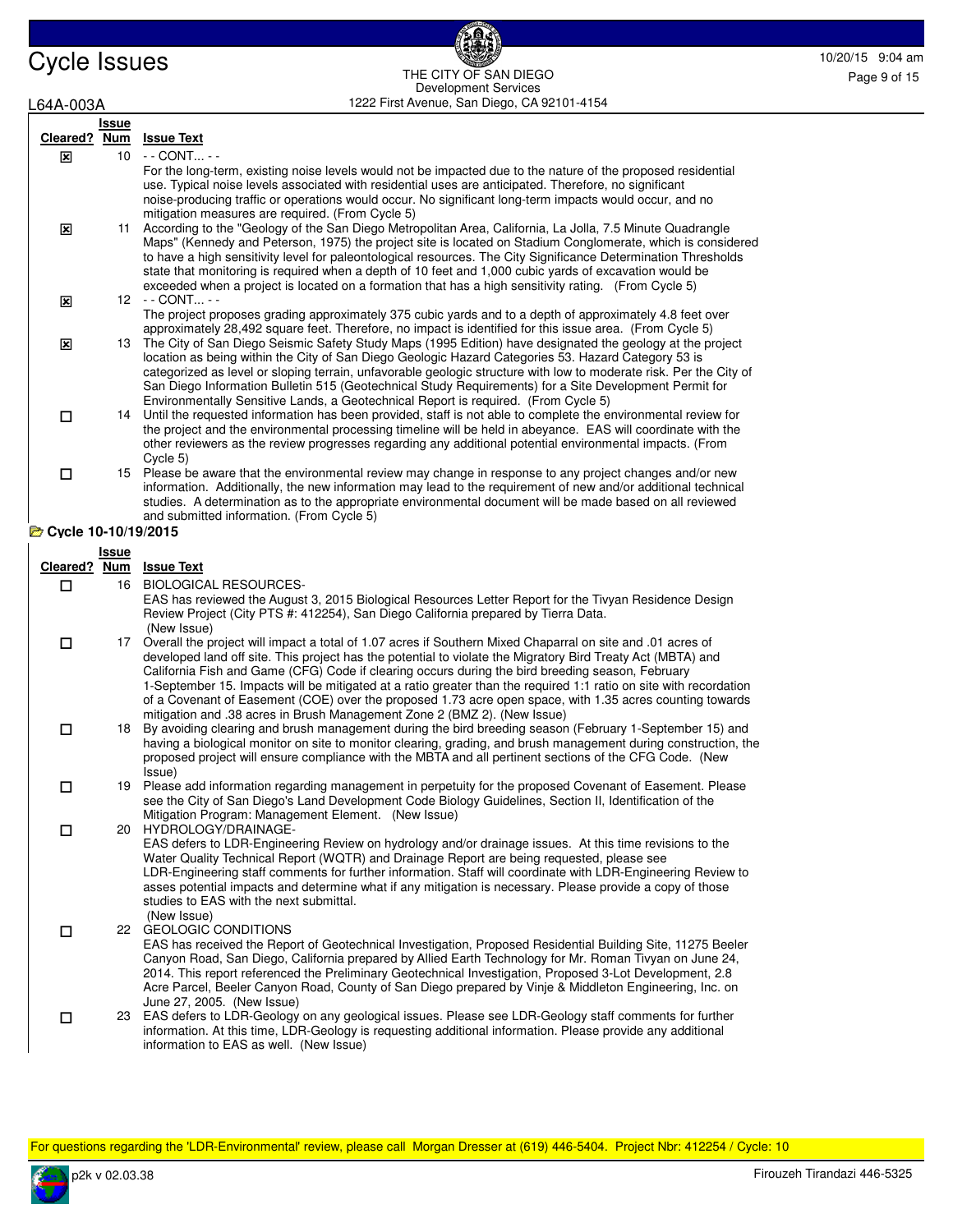| <b>Cycle Issues</b> | <b>BEAT</b>                                   | 10/20/15 9:04 am |
|---------------------|-----------------------------------------------|------------------|
|                     | THE CITY OF SAN DIEGO<br>Development Services | Page 10 of 15    |
| L64A-003A           | 1222 First Avenue, San Diego, CA 92101-4154   |                  |

**BAC** 

| L64A-003A    |       | 1222 First Avenue, San Diego, CA 92101-4154                                                                                                                                                                                                                                                                                                                                                                                                                                                                                                                           |
|--------------|-------|-----------------------------------------------------------------------------------------------------------------------------------------------------------------------------------------------------------------------------------------------------------------------------------------------------------------------------------------------------------------------------------------------------------------------------------------------------------------------------------------------------------------------------------------------------------------------|
|              | Issue |                                                                                                                                                                                                                                                                                                                                                                                                                                                                                                                                                                       |
| Cleared? Num |       | <b>Issue Text</b>                                                                                                                                                                                                                                                                                                                                                                                                                                                                                                                                                     |
| □            | 24    | LAND USE-<br>EAS defers to LDR-Planning Review on Land Development Code and community plan issues; please refer to<br>LDR-Planning Review comments for additional information and/or clarification. Per the City's Significance<br>Determination Thresholds, an inconsistency with a land use plan is not in of itself a significant impact; the<br>inconsistency would have to result in a secondary physical impact. EAS will coordinate with the LDR-Planning<br>to assess the potential impact and determine what, if any, mitigation is required.<br>(New Issue) |
| П            |       | 25 ENVIRONMENTAL DETERMINATION-<br>Until the requested information has been provided, staff is not able to complete the environmental review for<br>the project and the environmental processing timeline will be held in abeyance. EAS will coordinate with the<br>other reviewers as the review progresses regarding any additional potential environmental impacts.<br>(New Issue)                                                                                                                                                                                 |
| п            |       | 26 Please be aware that the environmental review may change in response to any project changes and/or new<br>information. Additionally, the new information may lead to the requirement of new and/or additional technical<br>studies. A determination as to the appropriate environmental document will be made based on all reviewed<br>and submitted information. (New Issue)                                                                                                                                                                                      |

For questions regarding the 'LDR-Environmental' review, please call Morgan Dresser at (619) 446-5404. Project Nbr: 412254 / Cycle: 10

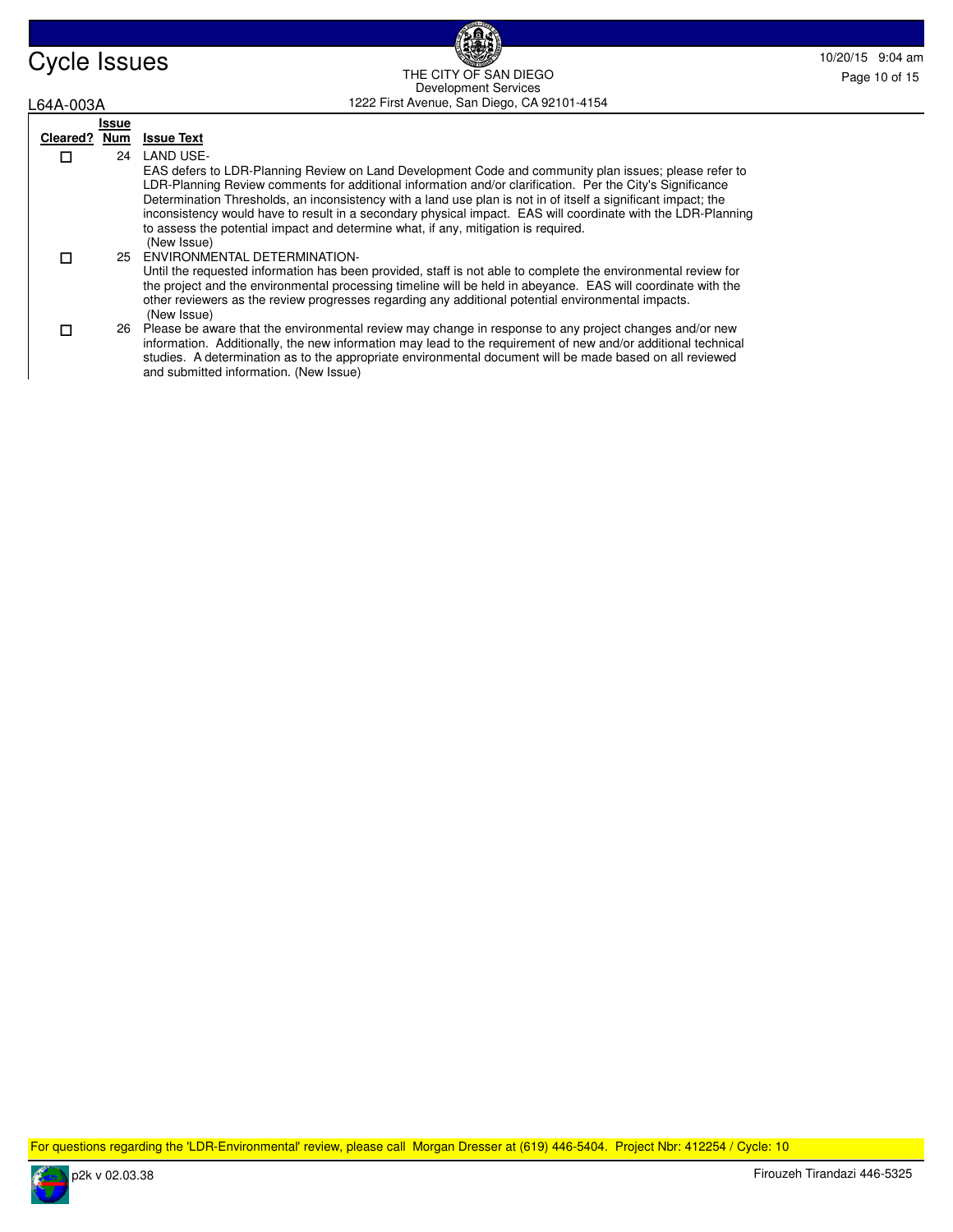

# Cycle Issues 10/20/15 9:04 am and the curvice sample control of the curvice state of the curvice state of the curvice state of the curvice state of the curvice state of the curvice state of the curvice state of the curvice 1222 First Avenue, San Diego, CA 92101-4154 THE CITY OF SAN DIEGO Development Services

L64A-003A **Review Information**

|                                              | Cycle Type: 10 Submitted (Multi-Discipline)      | <b>Submitted: 08/06/2015</b>  |                            | Deemed Complete on 08/07/2015           |
|----------------------------------------------|--------------------------------------------------|-------------------------------|----------------------------|-----------------------------------------|
| Reviewing Discipline: LDR-Engineering Review |                                                  | Cycle Distributed: 08/07/2015 |                            |                                         |
|                                              | Reviewer: Huynh, Khanh                           | <b>Assigned: 08/10/2015</b>   |                            |                                         |
|                                              | (619) 446-5299                                   |                               | <b>Started: 08/28/2015</b> |                                         |
|                                              | KHuynh@sandiego.gov                              | <b>Review Due: 09/23/2015</b> |                            |                                         |
| <b>Hours of Review:</b>                      | 6.00                                             |                               |                            | Completed: 09/22/2015 COMPLETED ON TIME |
|                                              | Next Review Method: Submitted (Multi-Discipline) |                               | Closed: 10/20/2015         |                                         |

. The review due date was changed to 09/23/2015 from 09/02/2015 per agreement with customer.

. The reviewer has indicated they want to review this project again. Reason chosen by the reviewer: Partial Response to Cmnts/Regs.

. We request a 3rd complete submittal for LDR-Engineering Review on this project as: Submitted (Multi-Discipline).

. The reviewer has requested more documents be submitted.

. Your project still has 21 outstanding review issues with LDR-Engineering Review (20 of which are new issues).

. Last month LDR-Engineering Review performed 60 reviews, 78.3% were on-time, and 47.3% were on projects at less than < 3 complete submittals.

|              | <b>E</b> 1st Review issues |                                                                                                                                                                                                                                                                                                                                                                                                                                                                                                                                                                                                                                            |  |  |  |
|--------------|----------------------------|--------------------------------------------------------------------------------------------------------------------------------------------------------------------------------------------------------------------------------------------------------------------------------------------------------------------------------------------------------------------------------------------------------------------------------------------------------------------------------------------------------------------------------------------------------------------------------------------------------------------------------------------|--|--|--|
|              | <b>Issue</b>               |                                                                                                                                                                                                                                                                                                                                                                                                                                                                                                                                                                                                                                            |  |  |  |
|              |                            | Cleared? Num Issue Text                                                                                                                                                                                                                                                                                                                                                                                                                                                                                                                                                                                                                    |  |  |  |
| ×            | $\mathbf{1}$               | The Engineering Review Section has reviewed the subject development and have the<br>following comments that need to be addressed prior to a Public Hearing. Upon resubmittal, we will complete<br>our review of the Site Development Permit Plans.<br>(From Cycle 5)                                                                                                                                                                                                                                                                                                                                                                       |  |  |  |
| $\mathbf{x}$ |                            | 2 The applicant did not complete the Storm Water Requirements Applicability Checklist correctly. The correct<br>response to Part B, Item No.7 is YES, this project is within, directly adjacent to, or discharging directly into a<br>Water Quality Sensitive Area. This has been determined using the City of San Diego Storm Water Standards<br>Appendix C and PTS Stormwater Environmentally Sensitive Areas Map Layer. Submit a revised checklist on<br>the next submittal.                                                                                                                                                            |  |  |  |
| 図            |                            | (From Cycle 5)<br>3 This project is subject to the regulations contained in the revised City's Storm Water Standards dated January<br>20, 2012. To comply with the updated regulations, the project will be required to add to a WQTR, a<br>determination if the proposed project is subject to hydromodification criteria among other requirements. If<br>applicable, hydromodification management facilities shall be required to mitigate project-related increases to<br>discharge rates and durations. The specific process is outlined in the Hydromodification Management<br>Requirements Section 4.5 of the Storm Water Standards. |  |  |  |
| $\mathbf{x}$ |                            | (From Cycle 5)<br>4 All drainage calculations shall be based if the Hydromodification Management Plan (HMP) are required. Project<br>must be designed so that runoff rates and durations are controlled to maintain or reduce pre-project<br>downstream erosion conditions and protect stream habitat. (From Cycle 5)                                                                                                                                                                                                                                                                                                                      |  |  |  |
| ⊠            | 5                          | Based on the Storm Water Requirements Applicability Checklist, this project is a Priority Project and requires<br>BMPs. The applicant shall submit a Water Quality Technical Report consistent with the City of San Diego's<br>Storm Water Standards. Required elements of a WQTR are provided in Appendix F on this manual. Details<br>supporting all decisions made in accordance with Chapter 4 requirements shall be documented in the WQTR.                                                                                                                                                                                           |  |  |  |
| ×            |                            | (continued below) (From Cycle 5)<br>6 The design of any LID or treatment control BMP which allows for infiltration of runoff should be accompanied by<br>a Geotechnical Investigation of the surrounding soils. A Geological Investigation Report should be attached to<br>the Water Quality Technical Report and prepared in conformance with the City of San Diego Technical<br>Guidelines for Geotechnical Reports.                                                                                                                                                                                                                     |  |  |  |
| 区            |                            | (From Cycle 5)<br>7 The revised Storm Water Standards are available online at:                                                                                                                                                                                                                                                                                                                                                                                                                                                                                                                                                             |  |  |  |
|              |                            | http://www.sandiego.gov/development-services/news/pdf/stormwatermanual.pdf                                                                                                                                                                                                                                                                                                                                                                                                                                                                                                                                                                 |  |  |  |
| 図            | 8                          | (From Cycle 5)<br>Revise the Tittle Sheet, to show Legal Description and Owners' information correctly. The city's system<br>showed the Legal Description as "Parcel 3". The plans showed as "Parcel 2". The city's system shown the<br>owners are "Tivyan Roman and Sayavanh Nikki". The plans shown as "Roman Tivyan". Revise the plans<br>accordingly.<br>(From Cycle 5)                                                                                                                                                                                                                                                                |  |  |  |

For questions regarding the 'LDR-Engineering Review' review, please call Khanh Huynh at (619) 446-5299. Project Nbr: 412254 / Cycle: 10

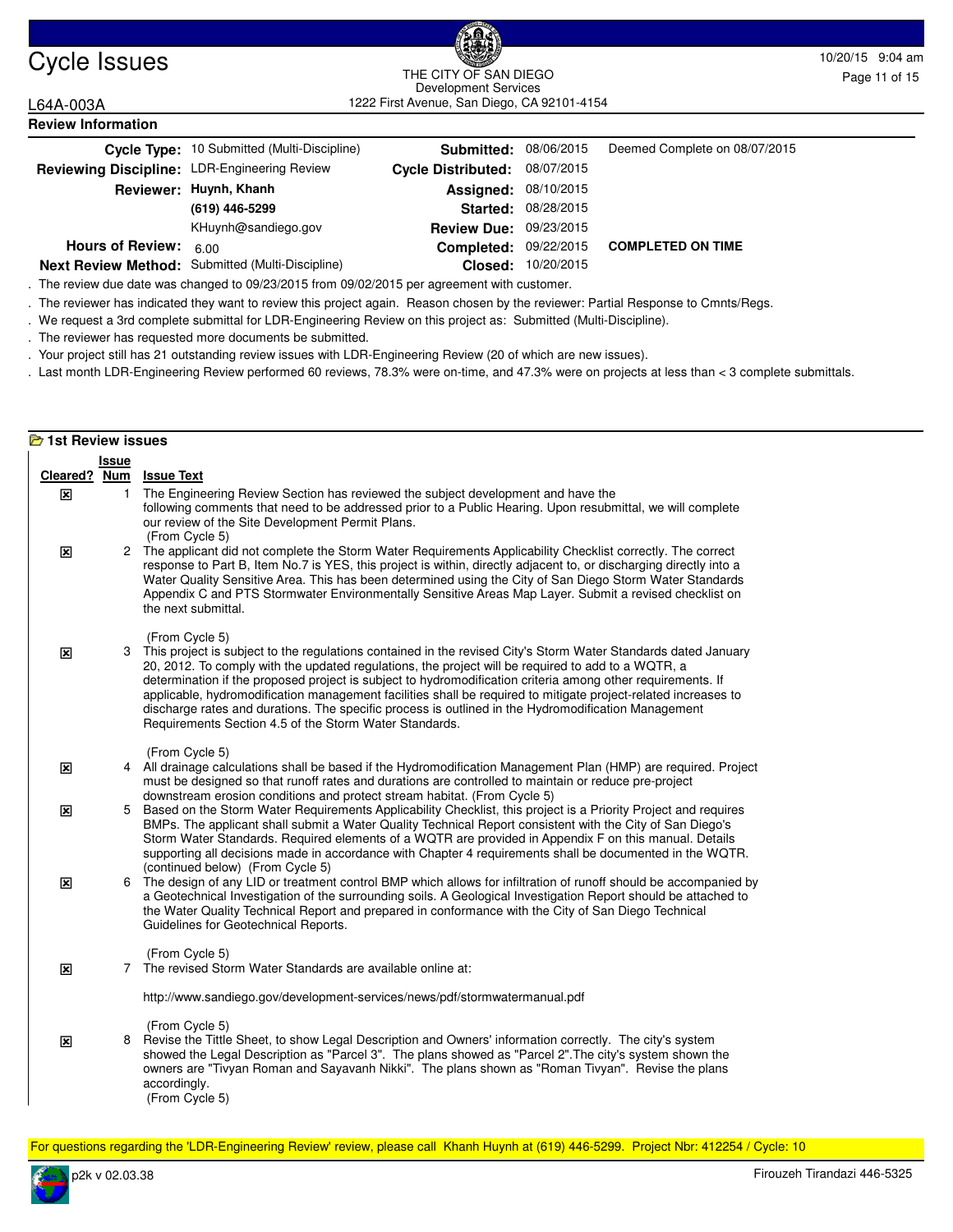Cycle Issues 10/20/15 9:04 am and the city of San Diego 10.20.15 9:04 am and the city of San Diego 10.20.15 9:04 am and the city of San Diego 10.20.15 9:04 am and the city of San Diego 10.20.15 9:04 am and the city of San THE CITY OF SAN DIEGO Development Services

| L64A-003A    |              | 1222 First Avenue, San Diego, CA 92101-4154                                                                                                                                                                                                                                                                                                                                                                                                                                                                                                                          |
|--------------|--------------|----------------------------------------------------------------------------------------------------------------------------------------------------------------------------------------------------------------------------------------------------------------------------------------------------------------------------------------------------------------------------------------------------------------------------------------------------------------------------------------------------------------------------------------------------------------------|
|              | <b>Issue</b> |                                                                                                                                                                                                                                                                                                                                                                                                                                                                                                                                                                      |
| Cleared?     | <b>Num</b>   | <b>Issue Text</b>                                                                                                                                                                                                                                                                                                                                                                                                                                                                                                                                                    |
| ⊠            | 9            | Revise the Site Plan. Show and call out the proposed Treatment Control BMP's and HMP controls that will be<br>called out in the required WQTR.                                                                                                                                                                                                                                                                                                                                                                                                                       |
| $\mathbf{x}$ |              | (From Cycle 5)<br>10 SDMC section 143.0142(f) states: Any increase in runoff resulting from the development of the site shall be<br>directed away from any steep hillside areas and either into an existing or newly improved public storm drain<br>system or onto a street developed with a gutter system or public right-of-way designated to carry surface<br>drainage run-off.                                                                                                                                                                                   |
| □            | 11           | (From Cycle 5)<br>Submit a Preliminary Drainage Study which addresses the existing and proposed storm water run-off and<br>discharge locations for the project site study shall address how the storm water increase is discharge onto<br>Beeler Canyon Road. Add a discussion regarding the required culvert in the Beeler Canyon Road's<br>right-of-way. Discuss it shall be constructed to current City Standard, including 18 inches RCP, inlet, and outlet<br>type. Add a discussion regarding the existing and proposed drainage on Beeler Canyon Road and the |
| $\mathbf{x}$ |              | existing/proposed drainage device. (From Cycle 5)<br>12 Project proposed discharge concentrated storm water on the existing hillside which is unacceptable. Revise the<br>Site Plan, sheet 2. Add a note that states: This project will not discharge any increase in storm water run-off<br>onto the existing hillside areas or adjacent properties.                                                                                                                                                                                                                |
| $\mathbf{x}$ |              | (From Cycle 5)<br>13 Revise the Site Plan. The storm drain outlets shall extend to the nearest well-defined natural drainage channel<br>or public street which can adequately convey the discharge. Add a note that states: At the storm drain<br>discharge location, a suitable energy dissipater is to be installed to reduce the discharge to non-erodible<br>velocities. Add a note that states: No additional run-off is proposed for the discharge location. (From Cycle 5)                                                                                    |
| ⊠            | 14           | Revise the Site Plan, sheet 2. Remove/relocate the proposed energy dissipater. Plans showed the storm<br>water will discharge into the adjacent lot which is unacceptable. (From Cycle 5)                                                                                                                                                                                                                                                                                                                                                                            |
| ⊠            | 15           | On the Site Plan & Grading Plan, sheet 2. Plans showed the amount of maximum fill depth/cut as 4.8 feet. Is<br>it for within building footprint or outside building footprint? If it's for within the building footprint, then revise the<br>table to add the amount of maximum cut/fill depth for outside the building footprint. (From Cycle 5)                                                                                                                                                                                                                    |
| ×            |              | 16 Revise the site and grading plans to identify the source, date and MSL datum of the topography.<br>(From Cycle 5)                                                                                                                                                                                                                                                                                                                                                                                                                                                 |
| ×            |              | 17 Provide Bench Mark information per the City of San Diego Vertical Control Book.<br>(From Cycle 5)                                                                                                                                                                                                                                                                                                                                                                                                                                                                 |
| $\mathbf{x}$ | 18           | Revise the Site Plan, sheet 2. Add a note that states: Prior to the issuance of any construction permit, the<br>Owner/Permittee shall enter into a Maintenance Agreement for the ongoing permanent BMP maintenance,<br>satisfactory to the City Engineer. (From Cycle 5)                                                                                                                                                                                                                                                                                             |
| ⊠            |              | 19 Revise the Site Plan, sheet 2. Add a note that states: Prior to the issuance of any construction permit, the<br>Owner/Permittee shall incorporate any construction Best Management Practices necessary to comply with<br>Chapter 14, Article 2, Division 1 (Grading Regulations) of the San Diego Municipal Code, into the construction<br>plans or specifications.                                                                                                                                                                                               |
| $\mathbf{x}$ | 20           | (From Cycle 5)<br>Revise the Site Plan, sheet 2. Add a note that states: Prior to the issuance of any construction permit the<br>Owner/Permittee shall submit a Water Pollution Control Plan (WPCP). The WPCP shall be prepared in<br>accordance with the guidelines in Appendix E of the City's Storm Water Standards.<br>(From Cycle 5)                                                                                                                                                                                                                            |
| $\mathbf{x}$ | 21           | Development Permit Conditions will be determined on the next submittal when all requested information is<br>provided.<br>(From Cycle 5)                                                                                                                                                                                                                                                                                                                                                                                                                              |
| ⊠            |              | 22 Additional comments may be recommended pending further review of any redesign of this project. These<br>comments are not exclusive. Should you have any questions or comments, please call Khanh Huynh at 619<br>446-5299.<br>(From Cycle 5)                                                                                                                                                                                                                                                                                                                      |
| 2nd Review   |              |                                                                                                                                                                                                                                                                                                                                                                                                                                                                                                                                                                      |
|              | <u>Issue</u> |                                                                                                                                                                                                                                                                                                                                                                                                                                                                                                                                                                      |
| Cleared?     | <u>Num</u>   | <b>Issue Text</b>                                                                                                                                                                                                                                                                                                                                                                                                                                                                                                                                                    |
| □            | 23           | Revise the Site Plan and Grading Plan, sheet 2. Revise the Storm Water Storage Area Detail E as follow: (New<br>Issue)                                                                                                                                                                                                                                                                                                                                                                                                                                               |
| □            | 24           | Add an overflow system on the detail. (New Issue)                                                                                                                                                                                                                                                                                                                                                                                                                                                                                                                    |
| $\Box$       | 25           | Show the 36" depth of the storage, measured from the top of the storage to where the low flow orifice. (New                                                                                                                                                                                                                                                                                                                                                                                                                                                          |

- Issue) □ 26 Add a depth dimension for the storage area for irrigation. (New Issue)
- 27 On sheet 2 of the Site Plan and Grading Plan, project proposed GEOTEXTILE which is infiltration. (New Issue)  $\Box$

For questions regarding the 'LDR-Engineering Review' review, please call Khanh Huynh at (619) 446-5299. Project Nbr: 412254 / Cycle: 10

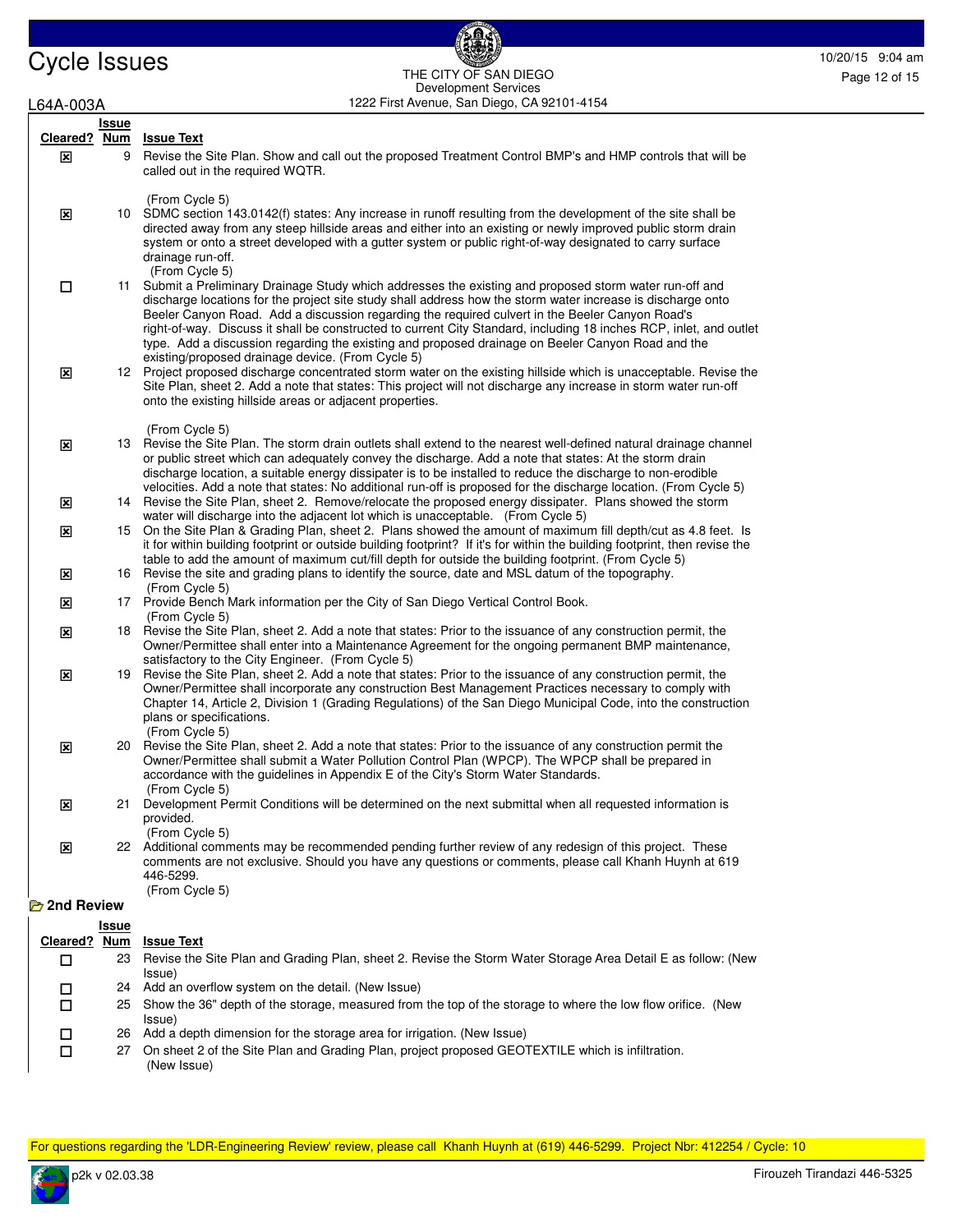# Cycle Issues 10/20/15 9:04 am and the CITY OF SAN PIECE of the CITY OF SAN PIECE of the CITY OF SAN PIECE of the CITY OF SAN PIECE of the CITY OF SAN PIECE of the CITY OF SAN PIECE of the CITY OF SAN PIECE of the CITY OF S THE CITY OF SAN DIEGO Development Services

### L64A-003A 1222 First Avenue, San Diego, CA 92101-4154 **Issue Cleared ? Num Issue Text** 42 The design of any LID or treatment control BMP which allows for infiltration of runoff should be accompanied by a Geotechnical Investigation of the surrounding soils. The Geotechnical Investigation report that was received did not discuss the infiltration. Revise the report to add discussion on the conclusion that the Geologist support infiltration. (New Issue) п **Drainage Report issues Issue Cleared ? Num Issue Text** 28 Revise the Drainage Report to add a discussion regarding the required culvert in the Beeler Canyon Road's right-of-way. (New Issue) п 29 Revise the Drainage Study Appendix C, Hydraulic Calculations. Add calculations for the underground detention system, including the overflow system calculations. (New Issue)  $\Box$  $\Box$  30 Revise Section 3 & 4 to include all calculation for all the hydrology nodes. (New Issue) 31 Revise the Proposed Condition Hydrology Map to show Q values for all the hydrology nodes. (New Issue) 32 Add a discussion in the Summary and Conclusions Section which discusses how the project mitigated the increases in the storm water run-off. (New Issue)  $\Box$ **WQTR issues Issue Cleared ? Num Issue Text** 33 Revise the report, section 4.3.2 Hydromodification Management Control BMP, page 13. Add a discussion to explain what IMPs are proposed. (New Issue)  $\Box$ 34 Revise the report, section 4.3.2 Hydromodification Management Control BMP, page 13. Add a discussion regarding the San Diego BMP Sizing Calculator which includes site specific sizing factor parameters of Rain Gauge Basin, Hydrologic Soil Group, Average Slope and Stream Susceptibility and verifies footprint sizes for flow control basins. (New Issue)  $\Box$ 35 Revise the BMP Sizing Spreadsheet V1.03 to show the proposed BMP sizing for the Bioretention, vault, minimum and proposed vault depth. (New Issue)  $\Box$ 36 Add a discussion in the Summary and Conclusions Section which discusses how the project mitigated the increases in the storm water run-off. (New Issue) □ 37 The drawdown time is not sufficient. Revise the design to meet current City Standards of drawdown less than 96 hours. (New Issue)  $\Box$ **1** 38 Submit drawdown calculation to prove compliance. (New Issue) 39 Add project number on the report. (New Issue) **Information Issue Cleared ? Num Issue Text** 40 Based on the scope of work, this project is now, and it will be priority development project when the new MS4 permit which become effective at the end of the year. (continue below) The San Diego Water Board adopted Order No. R9-2013-0001, NPDES No. CAS0109266, National Pollutant Discharge Elimination System (NPDES) Permit and Waste Discharge Requirements for Discharges from the Municipal Separate Storm Sewer Systems (MS4s) Draining the Watersheds within the San Diego Region. (continue below) (New Issue) □ 41 This project will be required to adhere to the City of San Diego Storm Water Standards in effect at the time of approval of ministerial permit. The new Storm Water Development Regulations will become effective later this year on December 24, 2015 and this project will be subject to those regulations unless this project has prior lawful approval as defined in the permit. A discretionary approval is not an approval of full design rather an acceptance of conceptual design and thus does not qualify for prior lawful approval under the permit definition. (New Issue)  $\Box$

For questions regarding the 'LDR-Engineering Review' review, please call Khanh Huynh at (619) 446-5299. Project Nbr: 412254 / Cycle: 10

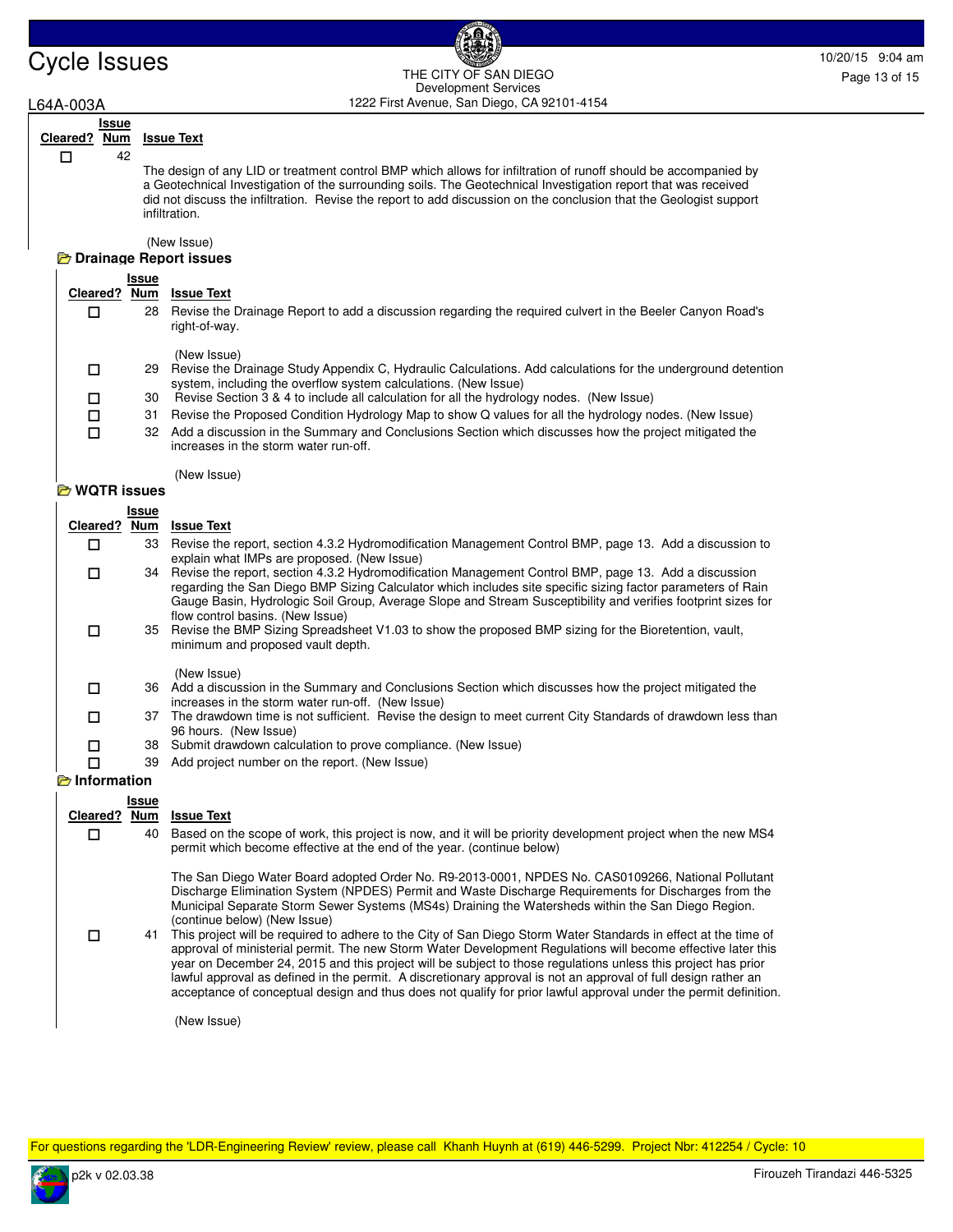# Cycle Issues 10/20/15 9:04 am and the curvice sample control of the curvice state of the curvice state of the curvice state of the curvice state of the curvice state of the curvice state of the curvice state of the curvice 1222 First Avenue, San Diego, CA 92101-4154 THE CITY OF SAN DIEGO Development Services

L64A-003A **Review Information**

|                                 | Cycle Type: 10 Submitted (Multi-Discipline)      | <b>Submitted: 08/06/2015</b>  |                     | Deemed Complete on 08/07/2015 |
|---------------------------------|--------------------------------------------------|-------------------------------|---------------------|-------------------------------|
| Reviewing Discipline: Plan-MSCP |                                                  | Cycle Distributed: 08/07/2015 |                     |                               |
|                                 | Reviewer: Smit-Kicklighter, Holly                | <b>Assigned: 08/14/2015</b>   |                     |                               |
|                                 | (619) 236-6621                                   |                               | Started: 08/24/2015 |                               |
|                                 | hsmit@sandiego.gov                               | <b>Review Due: 08/28/2015</b> |                     |                               |
| <b>Hours of Review:</b>         | 6.00                                             | <b>Completed: 08/31/2015</b>  |                     | <b>COMPLETED LATE</b>         |
|                                 | Next Review Method: Submitted (Multi-Discipline) |                               | Closed: 10/20/2015  |                               |

. The review due date was changed to 09/23/2015 from 09/02/2015 per agreement with customer.

. The reviewer has indicated they want to review this project again. Reason chosen by the reviewer: Partial Response to Cmnts/Regs.

. We request a 3rd complete submittal for Plan-MSCP on this project as: Submitted (Multi-Discipline).

. The reviewer has requested more documents be submitted.

. Your project still has 6 outstanding review issues with Plan-MSCP (7 of which are new issues).

. Last month Plan-MSCP performed 20 reviews, 35.0% were on-time, and 50.0% were on projects at less than < 3 complete submittals.

# **MSCP 1st Review May 2015**

|  |  | <b>BETR Specific Comments</b> |
|--|--|-------------------------------|
|  |  |                               |

|                         | Issue |                                                                                                                                                                                                                                                                                                                                                                                                                                                                                                                                                                                                                         |
|-------------------------|-------|-------------------------------------------------------------------------------------------------------------------------------------------------------------------------------------------------------------------------------------------------------------------------------------------------------------------------------------------------------------------------------------------------------------------------------------------------------------------------------------------------------------------------------------------------------------------------------------------------------------------------|
| Cleared? Num            |       | <b>Issue Text</b>                                                                                                                                                                                                                                                                                                                                                                                                                                                                                                                                                                                                       |
| ×                       |       | 2 MSCP requests that the following specific comments on the Biology Letter Report for the Tivyan Residence<br>(Tierra Data, February 18, 2015) be addressed:                                                                                                                                                                                                                                                                                                                                                                                                                                                            |
|                         |       | SUMMARY - Specify the BMZ2 impacts are only neutral if only thinning of native vegetation occurs. Any<br>grading and replanting of BMZ2 would require mitigation. Please also note, BMZ2 areas of any kind are<br>un-usable for mitigation requirements.                                                                                                                                                                                                                                                                                                                                                                |
| ×                       |       | (From Cycle 5)<br>3 METHODS - Clarify this paragraph to indicate that the late season/fall survey limited the potential for observing<br>spring annuals and migratory bird species. (From Cycle 5)                                                                                                                                                                                                                                                                                                                                                                                                                      |
| ×                       |       | 4 PAGE 7 Special Conditions for Covered Species and Page 13 -Sensitive Plants and Animals discussions:<br>Please note that all narrow endemic plant species are also MSCP Covered Species, however additional faunal<br>species are also MSCP covered. Appendix A of the MSCP Subarea Plan includes "Conditions of Coverage"<br>that must be discussed for high/moderate potential species per the BTR. (From Cycle 5)                                                                                                                                                                                                  |
| ×                       |       | 5 PAGE 10- City records indicate that MSCP covered Southern CA rufous crowned sparrow was previously<br>documented on-site in 2005 by RM Beauchamp. Please note this in the report. (From Cycle 5)                                                                                                                                                                                                                                                                                                                                                                                                                      |
| 区                       |       | 6 IMPACT SECTION - The text on page 12 (and Figure 3) indicates correctly that BMZ1 is considered a<br>developed impact area; and the goes on to talk about how strict application of BMZ2 is not applied and that<br>BMZ2 would be extended to small pockets of habitat at the front of the lot; however in Table 2, area is listed as<br>0.67 acres of BMZ1 instead of BMZ2. Please correct Table 2- Column 9 to be BMZ2. Otherwise the mitigation<br>numbers would be incorrect as impacts would be 1.55 ac with a required mitigation acreage of 1.55 at the<br>required 1:1 mitigation ratio. CON'T (From Cycle 5) |
| $\overline{\mathbf{x}}$ | 7     | This would leave the proposed mitigation of 1.09 ac short by 0.46 ac.                                                                                                                                                                                                                                                                                                                                                                                                                                                                                                                                                   |
|                         |       | MITIGATION SECTION - MSCP requests that the BTR list verbatim or reference all applicable standard City<br>Biological Mitigation Measures to protect biological resources and ajdacent MHPA pursuant to the 2012 City of<br>San Diego "Biology Guidelines, and the MSCP Subarea Plan. The specific measures can be sent via email by<br>either the MSCP or EAS planner.<br>(From Cycle 5)                                                                                                                                                                                                                               |
| ×                       |       | 8 At a minimum, mitigation measures recommended should include MHPA Land Use Adjacency measures and<br>Bio monitoring during construction (includes general nesting bird measures).                                                                                                                                                                                                                                                                                                                                                                                                                                     |
|                         |       | Mitigation Measure 1 - Please remove the mention that extra mitigation is provided.                                                                                                                                                                                                                                                                                                                                                                                                                                                                                                                                     |
|                         |       | CONCLUSION - revise this section as needed per above comments (I.e. will MHPA LUAG be assurred via<br>mitigation measures or permit conditions?) (From Cycle 5)                                                                                                                                                                                                                                                                                                                                                                                                                                                         |
|                         |       | <b>B</b> SITE PLAN Specific Comments                                                                                                                                                                                                                                                                                                                                                                                                                                                                                                                                                                                    |
|                         | Issue |                                                                                                                                                                                                                                                                                                                                                                                                                                                                                                                                                                                                                         |
| Cleared? Num            |       | <b>Issue Text</b>                                                                                                                                                                                                                                                                                                                                                                                                                                                                                                                                                                                                       |

For questions regarding the 'Plan-MSCP' review, please call Holly Smit-Kicklighter at (619) 236-6621. Project Nbr: 412254 / Cycle: 10